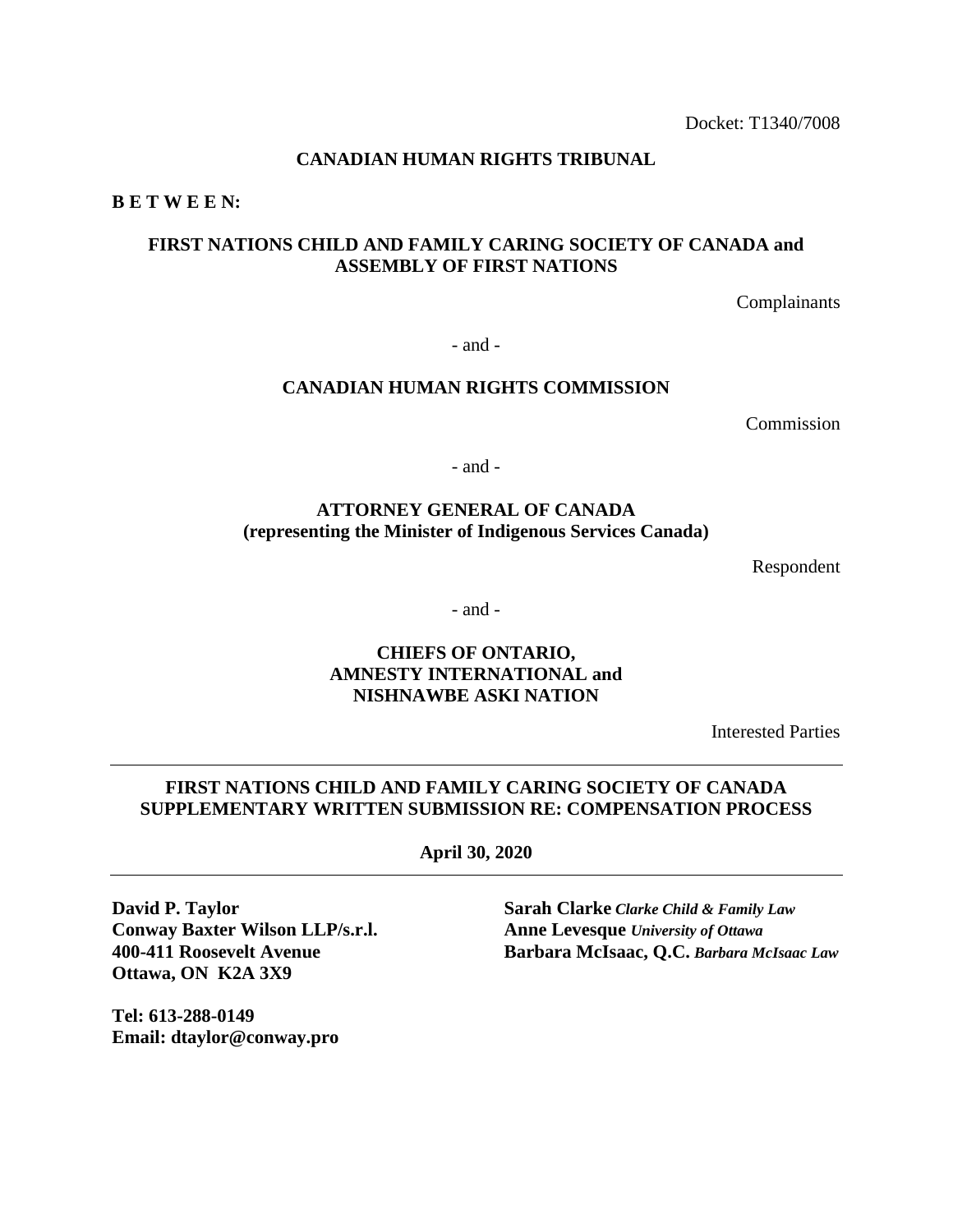#### **I. Overview**

1. As outlined in counsel for Canada's covering letter, the First Nations Child and Family Caring Society of Canada (the "Caring Society"), the Assembly of First Nations ("AFN") and Canada have made considerable progress in finalizing the Compensation Process Framework. Subject to a few points on which the Tribunal's direction is required, the parties have nearly reached a complete agreement.

2. The remaining points on which the Caring Society, the AFN and Canada require the Tribunal's direction are the definitions of the terms "service gap", "unreasonable delay", and "essential service" for the purposes of eligibility for Jordan's Principle compensation. These are important threshold terms in deciding the types of situations that qualify as a "worst case scenario" for the purposes of receiving compensation as set out in the Tribunal's September 6, 2019 order (2019 CHRT 39).

3. As the definitions provided by the Caring Society and Canada demonstrate, there are certain core elements on which there is agreement. However, Canada's definitions impose crucial and troubling limitations on the range of victims who would receive compensation for the pain and suffering caused by Canada's wilful and reckless discrimination.

4. Schedule "A" to this submission provides the Caring Society's markup of Canada's proposed definitions of "Essential Service", "Service Gap" and "Unreasonable Delay". Annex "B" is a "clean" version of the definition the Caring Society proposes the Tribunal adopt. Both documents will be provided in Microsoft Word format along with this submission, for the Tribunal's convenience. The "clean" version of the Caring Society's proposed definition also includes a schedule detailing various categories of potential essential services, to guide the Central Administrator.

### **II. The definition of a "Service Gap" for the purposes of Jordan's Principle compensation**

5. The Caring Society strongly disagrees with three of the requirements that Canada would impose on the definition of a "service gap". Canada says that: (a) there must have been a "request" for a service; (b) there must have been a dispute between jurisdictions or departments

1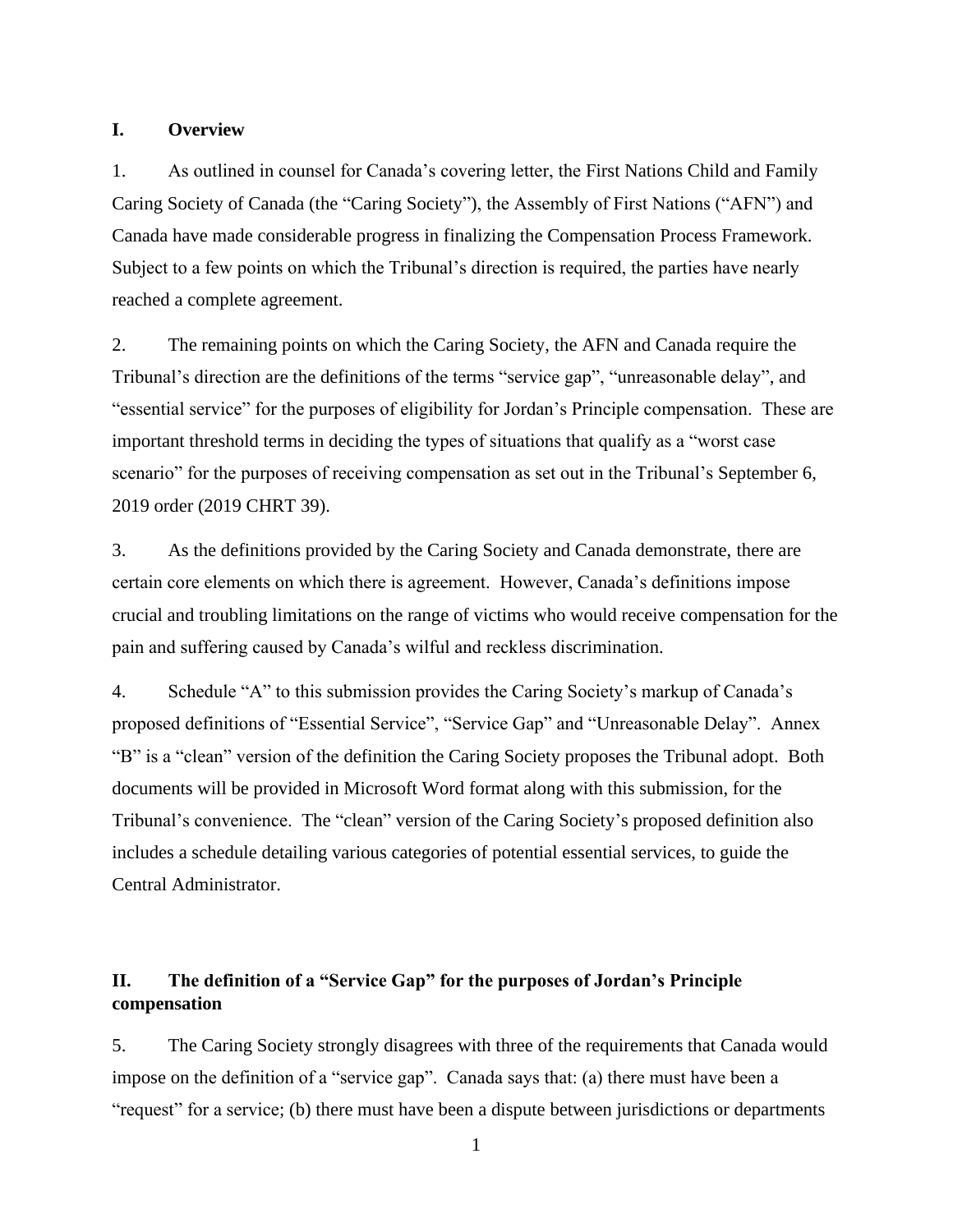as to who should pay; and (c) the service must have been normally publicly funded for any child in Canada.

6. These three requirements impose restrictions arising from aspects of Canada's approach to Jordan's Principle that the Tribunal has already ruled to be discriminatory. The Caring Society's position is that a "service gap" should be defined with reference to a child's confirmed needs at the time and in keeping with the principles of a child's best interests, substantive equality, and consideration of distinct circumstances. The Caring Society's proposition is that needs that were not met due to the discriminatory definition and implementation of Jordan's Principle ought not to be equated to a frivolous request that was never made.

# *A. Canada's discrimination foreclosed "requests" for services and products pursuant to Jordan's Principle and ought not shield it from paying compensation*

7. As demonstrated by Canada's witnesses and the documents it filed before the Tribunal, Canada's discrimination shaped both its definition of Jordan's Principle and the approach to implementing it. In particular, Canada did not publicize Jordan's Principle, did not have an application process for Jordan's Principle, did not have a systematic process for documenting requests, and the few cases that managed to surface as "requests" never met Canada's requirements to be termed a Jordan's Principle case.

8. Canada is relying on its "old mindset" to support its contention that compensation should only be awarded where an individual applied for a service or a product. As the record indicates, Canada's approach to Jordan's Principle until July 2016 ensured that First Nations children did not have a path to come forward with a service or product request when they had a need. Indeed, during the hearing on the merits, Canada's witness, Ms. Corinne Baggley (Senior Policy Manager at Aboriginal Affairs and Northern Development responsible for Jordan's Principle between 2007-2014)<sup>1</sup> provided important insight into how Canada's "old mindset" contributed to so few requests coming forward.

<sup>1</sup> Examination-in-Chief of Corinne Baggley, April 30, 2014 (Transcript Vol 57) at p 4 line 22 to p 5 line 3.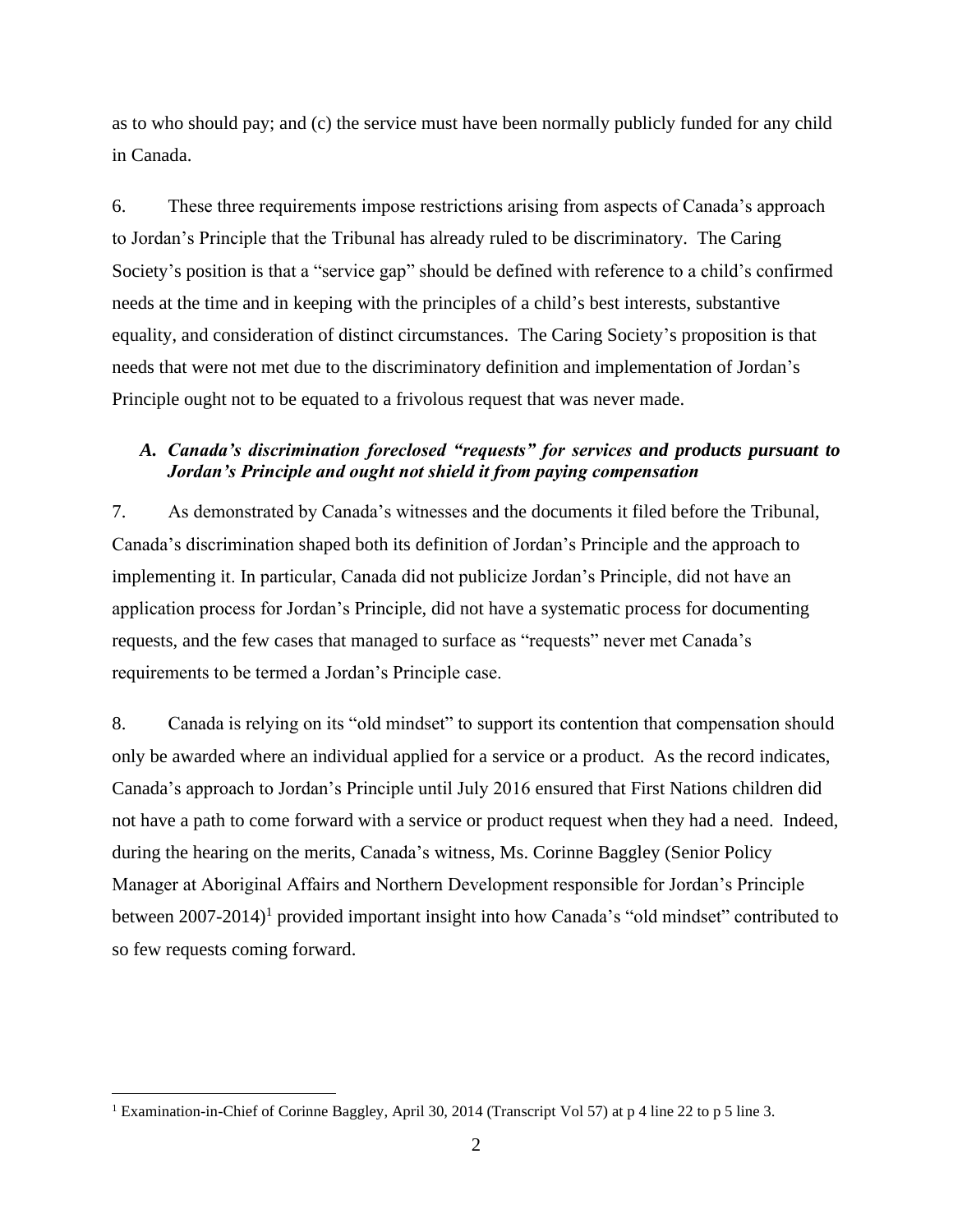9. Canada's approach was constructed in such a manner that the public knew little to nothing about Jordan's Principle. During her testimony, Ms. Baggley spoke directly to Canada's decision to not "publicize" Jordan's Principle:

[...] that wasn't within our mandate when we implemented Jordan's Principle to publicize the approach. We had a communications strategy in place that was more reactive, so we weren't really permitted to publicize, you know, the – where to bring Jordan's Principle cases to. $2$ 

10. Indeed, Ms. Baggley also confirmed that federally appointed focal points, on whom Canada relied to manage Jordan's Principle cases, $3$  were not identified to the public.<sup>4</sup> In fact, when the AFN requested a list of focal points in 2009, it was only furnished three years later.<sup>5</sup> This highlights a deep flaw in Canada's reliance on "requests" to identify compensable Jordan's Principle cases. It is entirely unclear why Canada would require a "request" to identify a compensable Jordan's Principle case when it specifically failed to establish any public mechanism for such requests to come forward.

11. There was also no mechanism for requestors to apply for products or services under Jordan's Principle. Indeed, Ms. Baggley's evidence directly confirmed this point:

**Ms. Arsenault**: Is it or was it possible to apply for Jordan's Principle funding?

**Ms. Baggley:** No. It is -- as I explained earlier, it's not a program, so like the other programs we have across the federal family, there are no Terms and Conditions, there are no eligible beneficiaries, eligible recipients, eligible expenditures identified, it is very much a policy initiative and it is very much a process that is used to resolve cases."<sup>6</sup>

12. Furthermore, even if a request did come forward, focal points had no special training on how to handle Jordan's Principle cases, other than general periodic procedural discussions.<sup>7</sup>

<sup>2</sup> Cross-examination of Corinne Baggley by Mr. Poulin, May 1, 2014 (Transcript Vol 58) at p 32 lines 8-14.

<sup>3</sup> Examination-in-Chief of Corinne Baggley, April 30, 2014 (Transcript Vol 57) at p 81 line 6 to p 82 line 3.

<sup>4</sup> Cross-examination of Corinne Baggley by Mr. Poulin, May 1, 2014 (Transcript Vol 58) at p 32 lines 6-10.

<sup>5</sup> Cross-examination of Corinne Baggley by Mr. Wuttke, May 1, 2014 (Transcript Vol 58) at p 111 line 8 to p 113 line 8.

<sup>6</sup> Examination-in-Chief of Corinne Baggley, April 30, 2014 (Transcript Vol 57) at p 128 lines 13-23.

<sup>7</sup> Cross-examination of Corinne Baggley by Mr. Poulin, May 1, 2014 (Transcript Vol 58) at p 34 line 19 to p 35 line 16.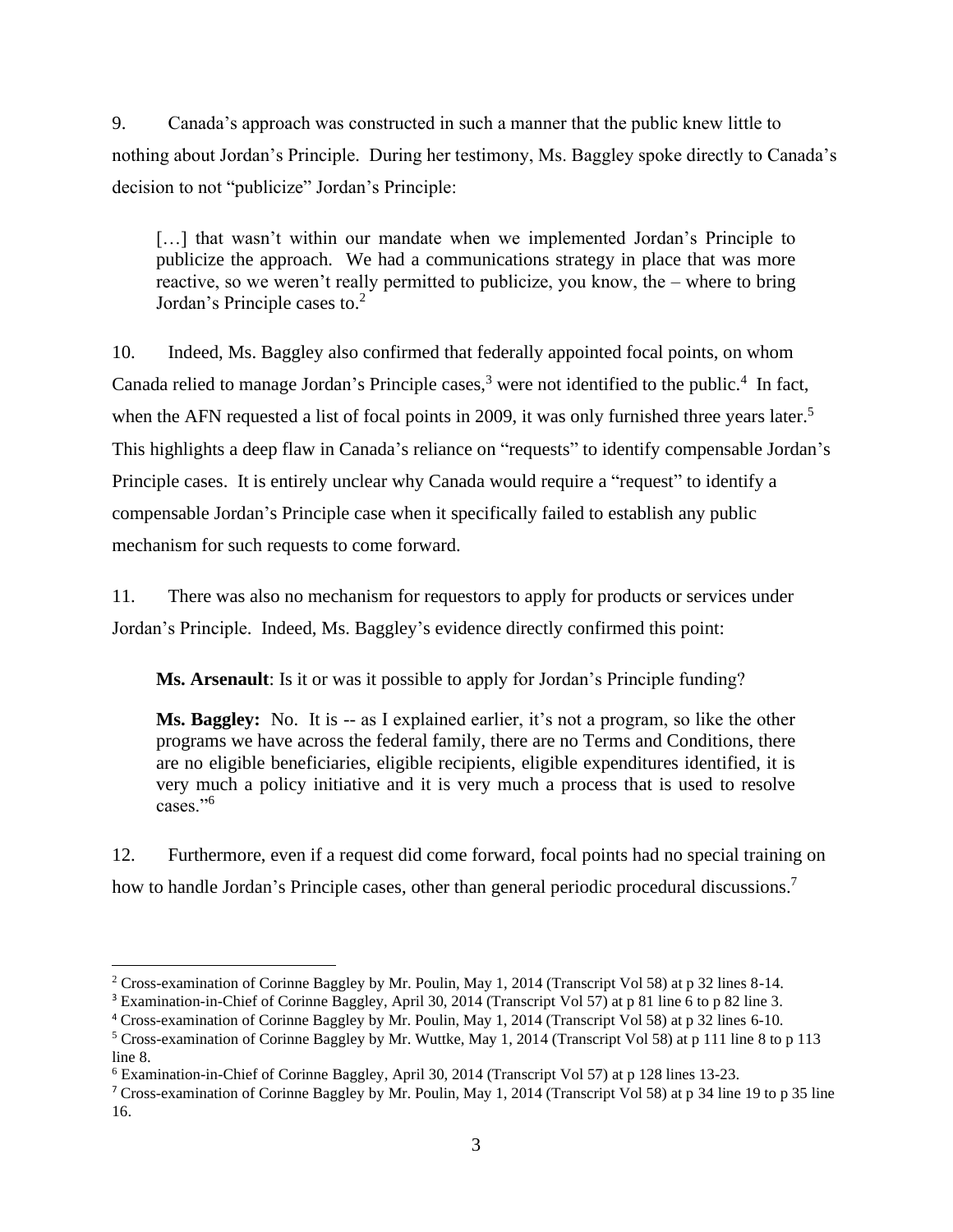13. However, Ms. Baggley's testimony also illuminated significant shortcomings in Canada's process for receiving and document those Jordan's Principle requests that did come forward despite the obstacles imposed by Canada.

14. According to Ms. Baggley, First Nations were not involved in the formulation of Canada's definition of Jordan's Principle:

**Mr. Poulin:** But there is no First Nation -- my understanding is there is no First Nation agreement on the definition that is used by the federal government.

**Ms. Baggley:** Well, it's a federal definition, as I have explained, and we didn't go out seeking agreement with our definition, and we certainly do acknowledge in any documents that we develop through the agreements for example, if there are other definitions that the parties are working with, we do acknowledge and reference those.<sup>8</sup>

It is important to acknowledge that Canada's definition shaped its approach to Jordan's Principle, including its system for receiving and documenting requests.

15. The focal point tracking tools that Canada filed before the Tribunal during the hearing on the merits demonstrate both that documentation of Jordan's Principle cases was limited by Canada's discriminatory definition and approach, and that there was no national systematic approach to documenting service and product requests.<sup>9</sup>

16. Even after the Tribunal's January 2016 Ruling, Canada's record-keeping regarding service and product requests was deficient as evidenced by the fact that it did not create a Jordan's Principle intake form until 2016, which was in any event based on a federal approach to Jordan's Principle that the Tribunal found discriminatory in its May 2017 Ruling.<sup>10</sup> Furthermore, Dr. Gideon testified during her October 2018 cross-examination that it was "highly unlikely" that ISC's records reflect the extent of unmet need existing prior to  $2016$ .<sup>11</sup>

<sup>8</sup> Cross-examination of Corinne Baggley by Mr. Poulin, May 1, 2014 (Transcript Vol 58) at p 11 lines 13-24.

<sup>&</sup>lt;sup>9</sup> See Chart titled "Jordan's Principle Chart Documenting Cases", June 8, 2009, found in Volume 15 of the Commission's Book of Documents from the hearing on the merits, at Tab 422; See also Respondent's Book of Documents at Tabs 53, 54 and 55.

<sup>&</sup>lt;sup>10</sup> Cross-examination of Robin Buckland by Mr. Taylor, February 6, 2017 at p 87 lines 2-16.

<sup>&</sup>lt;sup>11</sup> Cross-examination of Valerie Gideon by Mr. Taylor, October 31, 2018 at p 149 lines 3-23.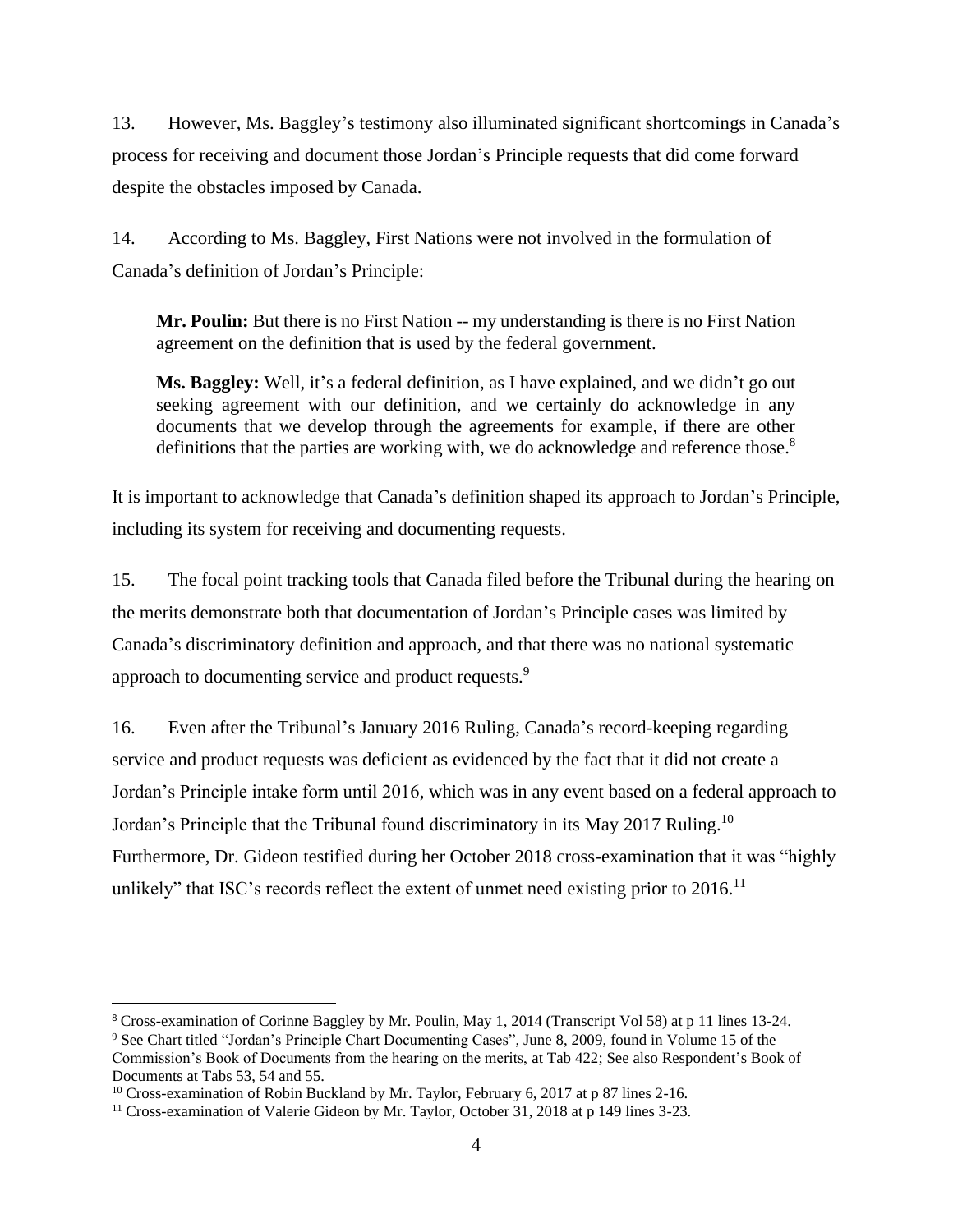17. Canada's documentation of service requests was clearly governed by its discriminatory definition and approach to Jordan's Principle. It applied a discriminatory definition, employed Jordan's Principle focal points who received no special training, did not publicize how to contact focal points to make a request, and even took three years to furnish the AFN with a list of who those focal points were. The documentation that Canada did produce is sparse, is often regionspecific, and restricted to children with disabilities. Taken together, the record before the Tribunal shows that Canada crafted a system that blocked service and product requests from coming forward, and now seeks to benefit from that system to reduce the scope of victims entitled to compensation for their pain and suffering resulting from this wilful and reckless discrimination.

18. The result of Canada's proposed approach would limit compensation to those who received direct denials prior to 2016 as, even when cases came to Canada's attention, they employed an approach that failed to yield a single Jordan's Principle cases prior to the Tribunal's 2016 decision. As the Tribunal noted in its May 2017 Ruling, "it was Health Canada's and INAC's narrow interpretation of Jordan's Principle that resulted in there being no cases meeting the criteria for Jordan's Principle".<sup>12</sup>

19. Even after the Tribunal's January 2016 Ruling, Canada failed to apply a nondiscriminatory definition and approach to Jordan's Principle and failed to properly advise the public of their right to services and products pursuant to Jordan's Principle. For example, as of April 6, 2016, Canada's public position regarding its response to the Tribunal's ruling regarding Jordan's Principle was to state on its website that "the federal response [to Jordan's Principle] is under review in light of the Tribunal decision."<sup>13</sup> As the Tribunal found, from July 2016 onward Canada "tailored its documentation, communications and resources to follow its broadened, but still overly narrow, definition and application of Jordan's Principle."<sup>14</sup> The Tribunal held that this was "especially problematic given the fact that Canada has admittedly encountered

<sup>12</sup> *FNCFCSC et al v AGC*, 2017 CHRT 14 at para 77, citing *FNCFCSC et al v AGC*, 2016 CHRT 2 at paras 379-382.

<sup>&</sup>lt;sup>13</sup> Canada's April 6, 2016 Further Submissions on Remedy at para 13.

<sup>14</sup> *FNCFCSC et al v AGC*, 2017 CHRT 14 at para 75.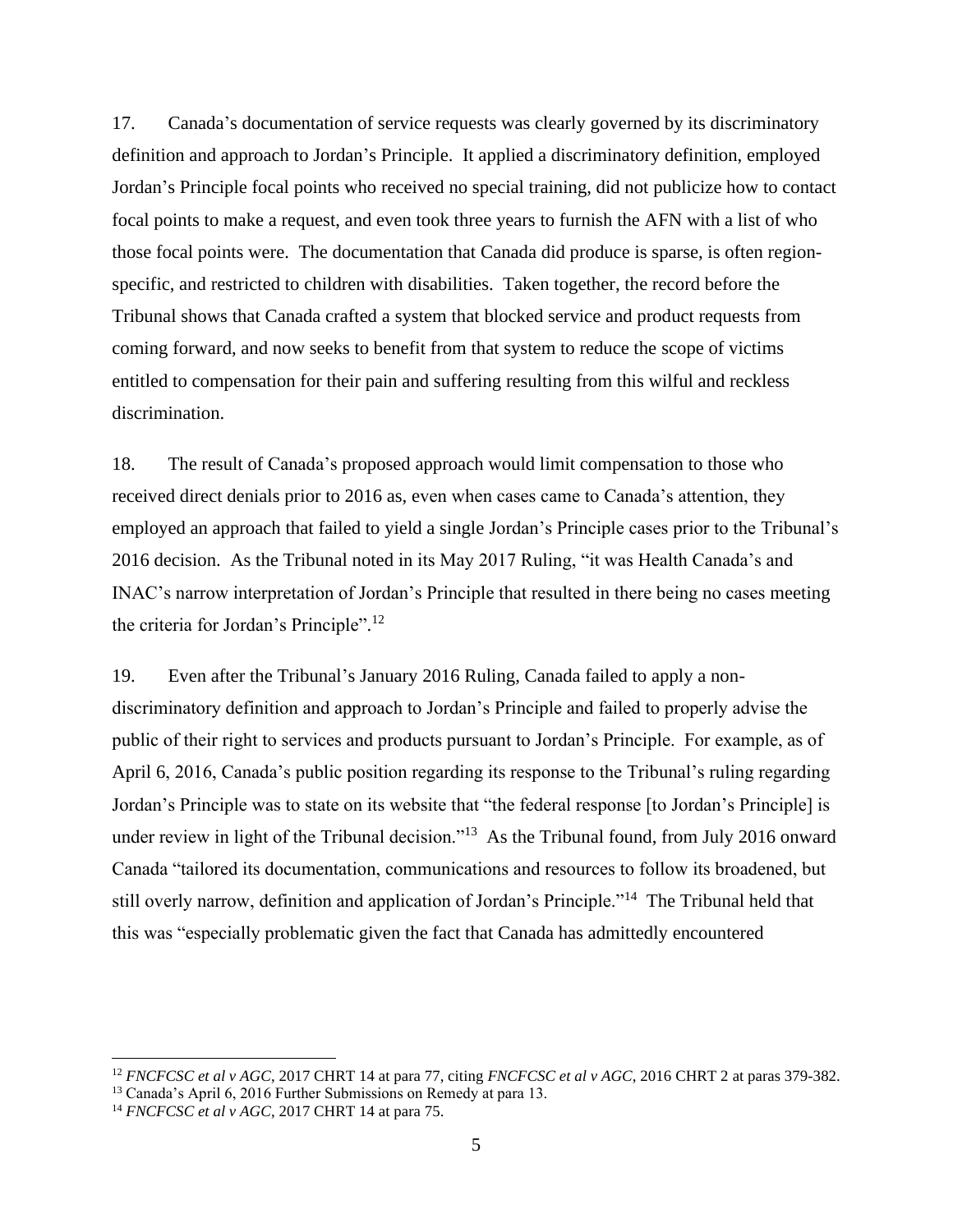challenges in identifying children who meet the requirements of Jordan's Principle and in getting parents to come forward to identify children who have unmet needs".<sup>15</sup>

20. In the same way that the Caring Society argued in its February 21, 2020 submissions that Canada ought not profit by denying beneficiaries compensation because they died waiting for Canada to end its discrimination, the Caring Society contends that Canada ought not profit by restricting compensation to persons who "requested" compensation when it was Canada's discrimination that directly suppressed such requests from coming forward in the first place.

21. As such, the Caring Society's position is that a "request" is not required for a "service gap" to exist. Rather, the analysis should focus on the child's need(s) that arose during the period of Canada's discrimination. Such needs should be assessed based on the child's best interests, substantive equality and consideration of distinct circumstances – all guiding principles that the Tribunal has already made clear must apply in this case.

22. Indeed, the approach to Jordan's Principle ordered by the Tribunal's focuses on the ability of First Nations children to access services and products that were required, and not those that were requested. This is logical as, until 2017, processes did not exist for requests to come forward. As noted above, the Tribunal found in May 2017 that "Canada's previous definition of Jordan's Principle led to families not coming forward with potential cases and urgent cases not being considered as Jordan's Principle cases. Canada admittedly had difficulties identifying applicable children [emphasis added]."<sup>16</sup> In such circumstances, where the Tribunal has already reached an unchallenged conclusion that Canada's approach was so discriminatory that families did not know they could come forward, it defies logic to require a request to have been made in order to identify a service gap.

23. The Caring Society's position is supported by contrasting "service gaps" to "denials" and "unreasonable delays".

24. Unlike service gaps, denials and delays presume that requests have been made. Denials and delays have as their point of reference the request that was made for a service or product. In

<sup>15</sup> *FNCFCSC et al v AGC*, 2017 CHRT 14 at para 75.

<sup>16</sup> *FNCFCSC et al v AGC*, 2017 CHRT 14 at para 112.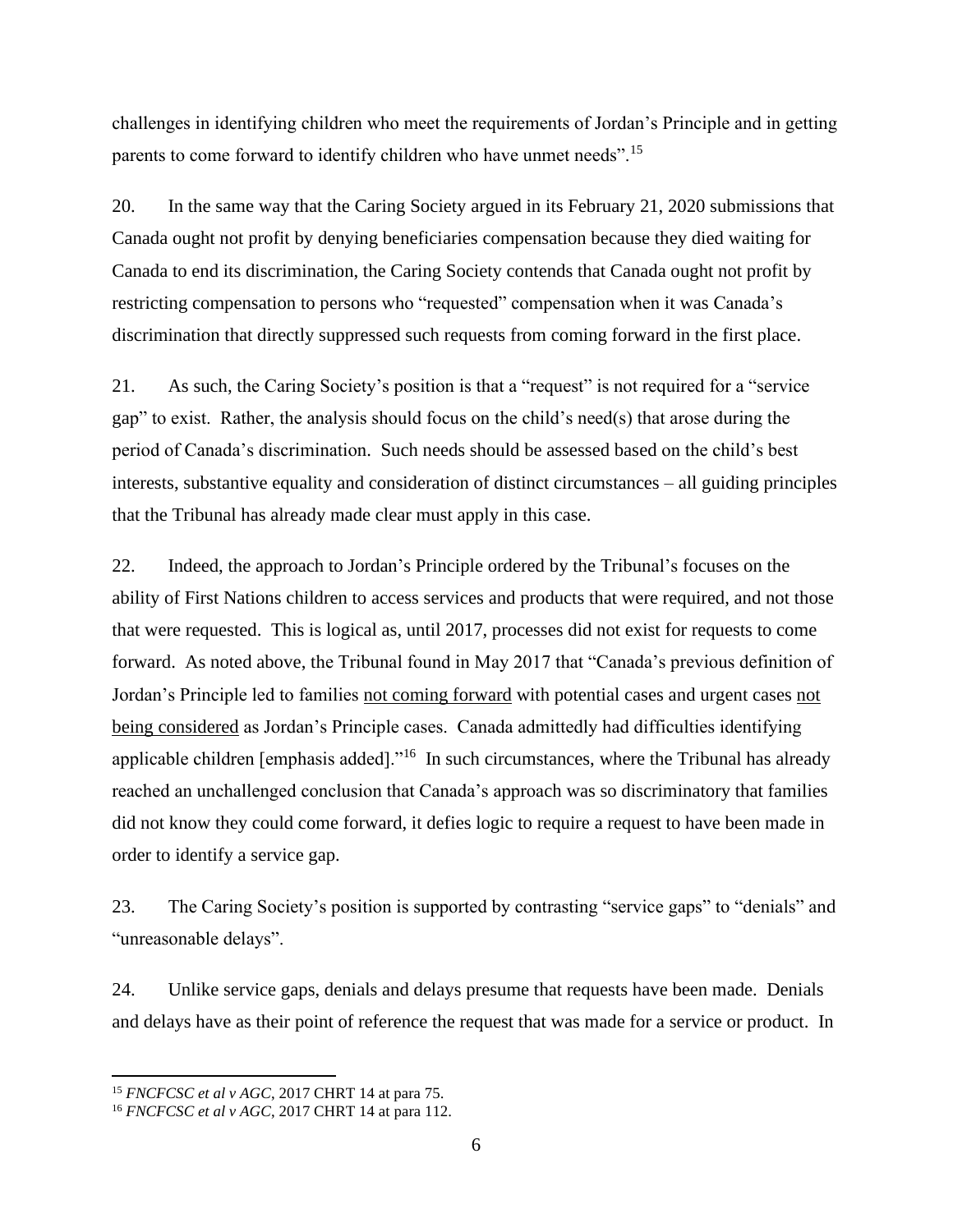the case of a denial, a specific "ask" was refused. For delays, the "clock" on unreasonable delay begins running when the request was made. Requiring a "request" in order to identify a service gap would be entirely redundant, as all "requests" result in approvals, denials, or delays and would be covered by those terms, such that there would be no "definitional work" left for a service gap.

25. Indeed, a gap is entirely different than a denial or a delay, as it references unmet needs that are not addressed by existing services. The Panel addressed "service gaps" most directly at paragraphs 381-382 of its January 2016 Ruling:

In the Panel's view, it is Health Canada's and AANDC's narrow interpretation of Jordan's Principle that results in there being no cases meeting the criteria for Jordan's Principle. This interpretation does not cover the extent to which jurisdictional gaps may occur in the provision of many federal services that support the health, safety and well-being of First Nations children and families. Such an approach defeats the purpose of Jordan's Principle and results in service gaps, delays and denials for First Nations children on reserve. Coordination amongst all federal departments and programs, especially AANDC and Health Canada programs, would help avoid these gaps in services to First Nations children in need.

More importantly, Jordan's Principle is meant to apply to all First Nations children. There are many other First Nations children without multiple disabilities who require services, including child and family services. Having to put a child in care in order to access those services, when those services are available to all other Canadians is one of the main reasons this Complaint was made.<sup>17</sup>

26. Finally, as a practical matter, the Caring Society's proposal will be more workable for beneficiaries and the Central Administrator. The Caring Society's definition of "service gap" refers to an unmet need that was confirmed at the time by a professional with expertise directly related to the service need. Canada has already adopted processes such as personal attestations to support retroactive requests where professional records may no longer be available.<sup>18</sup> This flexibility in documentation is needed as Canada did not keep proper records of requests for services and/or products prior to and after the January 2016 Ruling. This practice also demonstrates that a balance can be struck between the need to validate claims and the reality that the nature of Canada's discrimination itself precluded the maintenance of proper records.

<sup>17</sup> *FNCFCSC et al v AGC*, 2016 CHRT 2 at paras 381-382.

<sup>&</sup>lt;sup>18</sup> Affidavit of Cindy Blackstock, affirmed April 30, 2020 at para 6 and at Exhibits "A" and "B".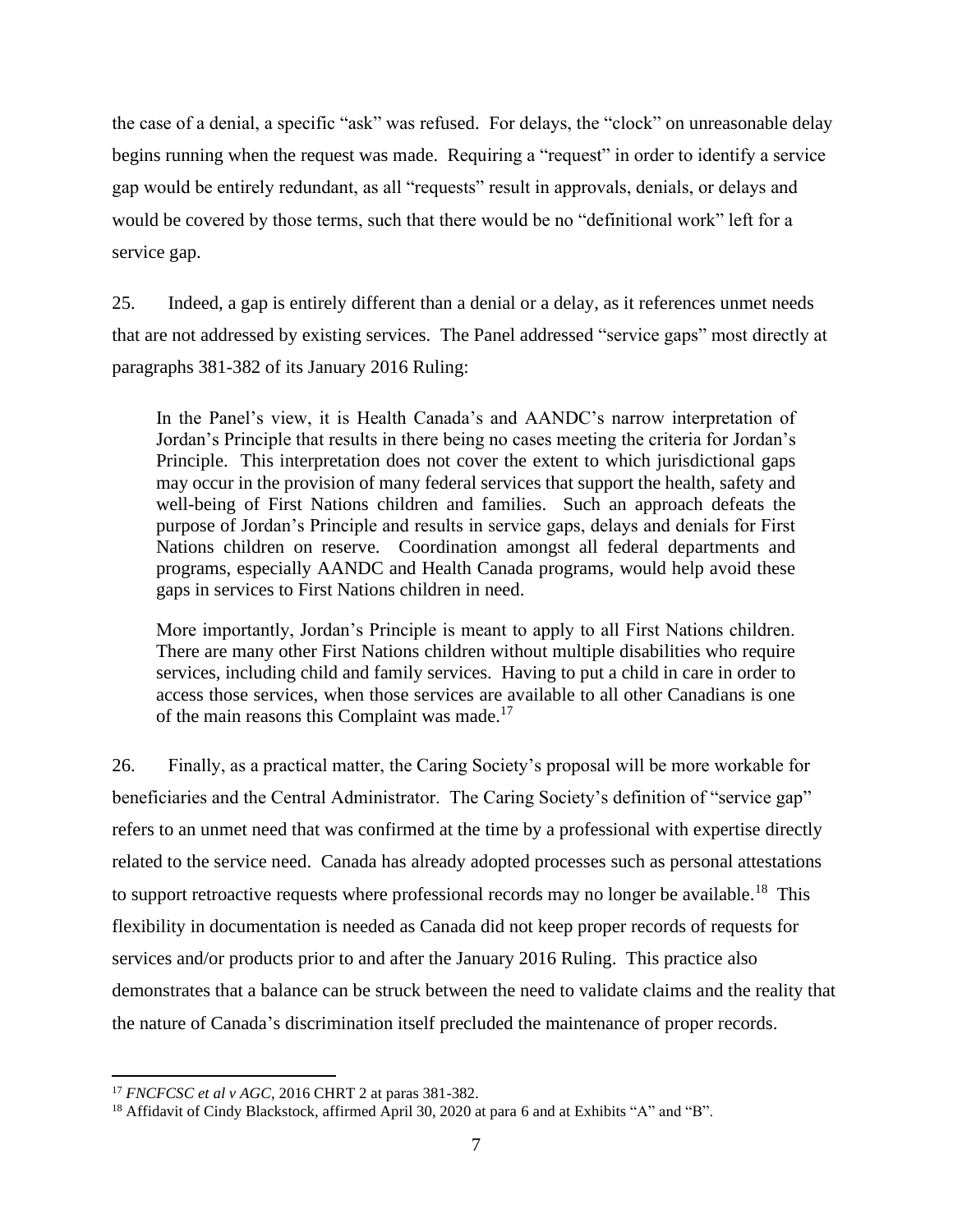#### *B. Jurisdictional disputes are not required to identify service gaps*

27. Even where a service request had been made, Canada would also require that the service "was not provided because of a dispute between jurisdictions or departments as to who should pay".<sup>19</sup> Adding such a requirement flies in the face of the Tribunal's May 2017 Ruling, which held that "[w]hile Jordan's Principle can apply to jurisdictional disputes between governments (i.e., between federal, provincial or territorial governments) and to jurisdictional disputes between departments within the same government, a dispute amongst government departments or between governments is not a necessary requirement for the application of Jordan's Principle."<sup>20</sup>

28. It is evident even in Canada's own briefing materials produced following the Tribunal's January 2016 Ruling that a dispute between governments should not be required in order for a service gap facing a First Nations child to constitute a "worst case scenario" of discrimination.

29. On February 11, 2016, a mere sixteen days after the January 2016 Ruling, Canada produced a document titled *The Way Forward for the Federal Response to Jordan's Principle – Proposed Definitions*. In this document, which the Tribunal found "relevant and reliable",<sup>21</sup> Canada acknowledged that "[t]he focus on a dispute does not account for potential gaps in services where no jurisdiction is providing the required services [emphasis added]."<sup>22</sup> The Tribunal agreed.<sup>23</sup>

30. It is entirely unclear why Canada is attempting to reintroduce this definitional requirement more than four years after recognizing that disputes between or within governments do not account for service gaps. In essence, Canada is trying to get a "new decision" on previously adjudicated points that Canada lost and chose not to judicially review. This cannot be permitted.

<sup>19</sup> Canada's April 28, 2020 definition of "service gap".

<sup>20</sup> *FNCFCSC et al v AGC*, 2017 CHRT 14 at para 135(1)(B)(v), see also *FNCFCSC et al v AGC*, 2017 CHRT 35 at para 10.

<sup>21</sup> *FNCFCSC et al v AGC*, 2017 CHRT 14 at para 51.

<sup>&</sup>lt;sup>22</sup> *FNCFCSC et al v AGC*, 2017 CHRT 14 at para 50, citing "Option One".

<sup>23</sup> *FNCFCSC et al v AGC*, 2017 CHRT 14 at para 71.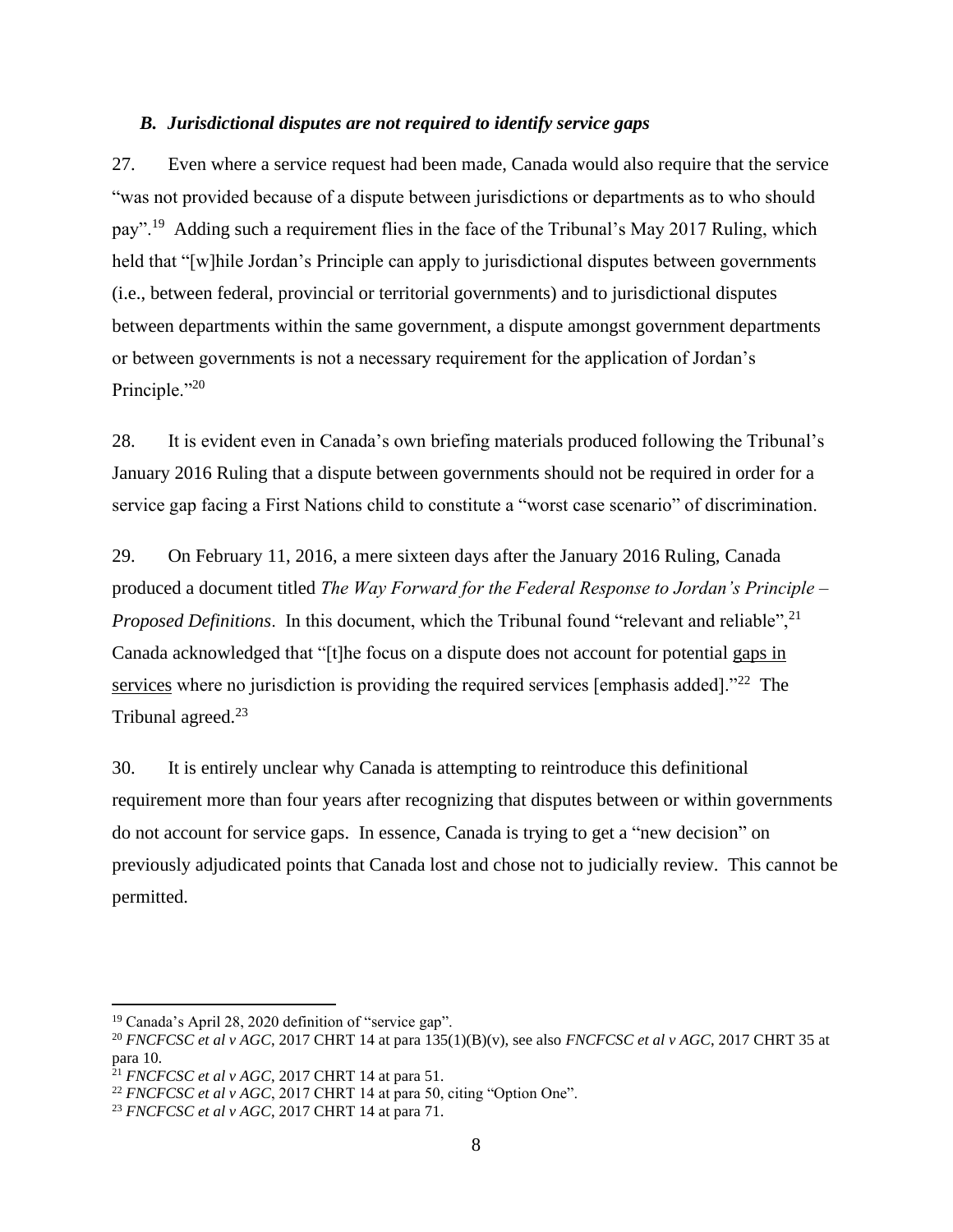### *C. Service gaps need not relate to services normally publicly funded for all Canadians*

31. Finally, even if it can be shown that a First Nations child made a request for a service, and that the service was not provided due to a jurisdictional dispute, Canada would still require that the service in question be publicly funded for all Canadians. This is a throwback to Canada's discriminatory approach to Jordan's Principle and fails to account for the Tribunal's finding that:

the emphasis on the "normative standard of care" or "comparable" services […] does not answer the findings in the *Decision* with respect to substantive equality and the need for culturally appropriate services […]. The normative standard of care should be used to establish the minimal level of service only.<sup>24</sup>

Once again, Canada's proposed definition ignores the Tribunal's prior rulings and the importance of substantive equality as the animating principle of the *Canadian Human Rights Act*.

32. It also fails to recognize that, as Mactavish J. (as she then was) held in re-instituting this complaint, "identical treatment may in some cases result in "serious inequality" […]. It is therefore sometimes necessary to treat people differently in order to achieve substantive equality"<sup>25</sup> Indeed, "[s]uch a "similarly situated approach to equality is one that harkens back to invidious 'separate but equal' regimes, and has long been rejected in Canadian law".<sup>26</sup> Program scoping decisions made with reference to the Canadian populace at large cannot be the metric of the needs of First Nations children.

33. The Caring Society relies on the submissions made regarding substantive equality with respect to the definition of "essential service" below. Additionally, the Caring Society recalls the Tribunal's important finding that "First Nations children may need additional services that other Canadians do not, as the Panel explained in the [January 2016 Ruling] at paragraphs 421-422".<sup>27</sup>

<sup>24</sup> *FNCFCSC et al v AGC*, 2017 CHRT 14 at para 69.

<sup>25</sup> *Canada (Human Rights Commission) v Canada (Attorney General)*, 2012 FC 445 at para 293.

<sup>26</sup> *Canada (Human Rights Commission) v Canada (Attorney General)*, 2012 FC 445 at para 295.

<sup>27</sup> *FNCFCSC et al v AGC*, 2017 CHRT 14 at para 72.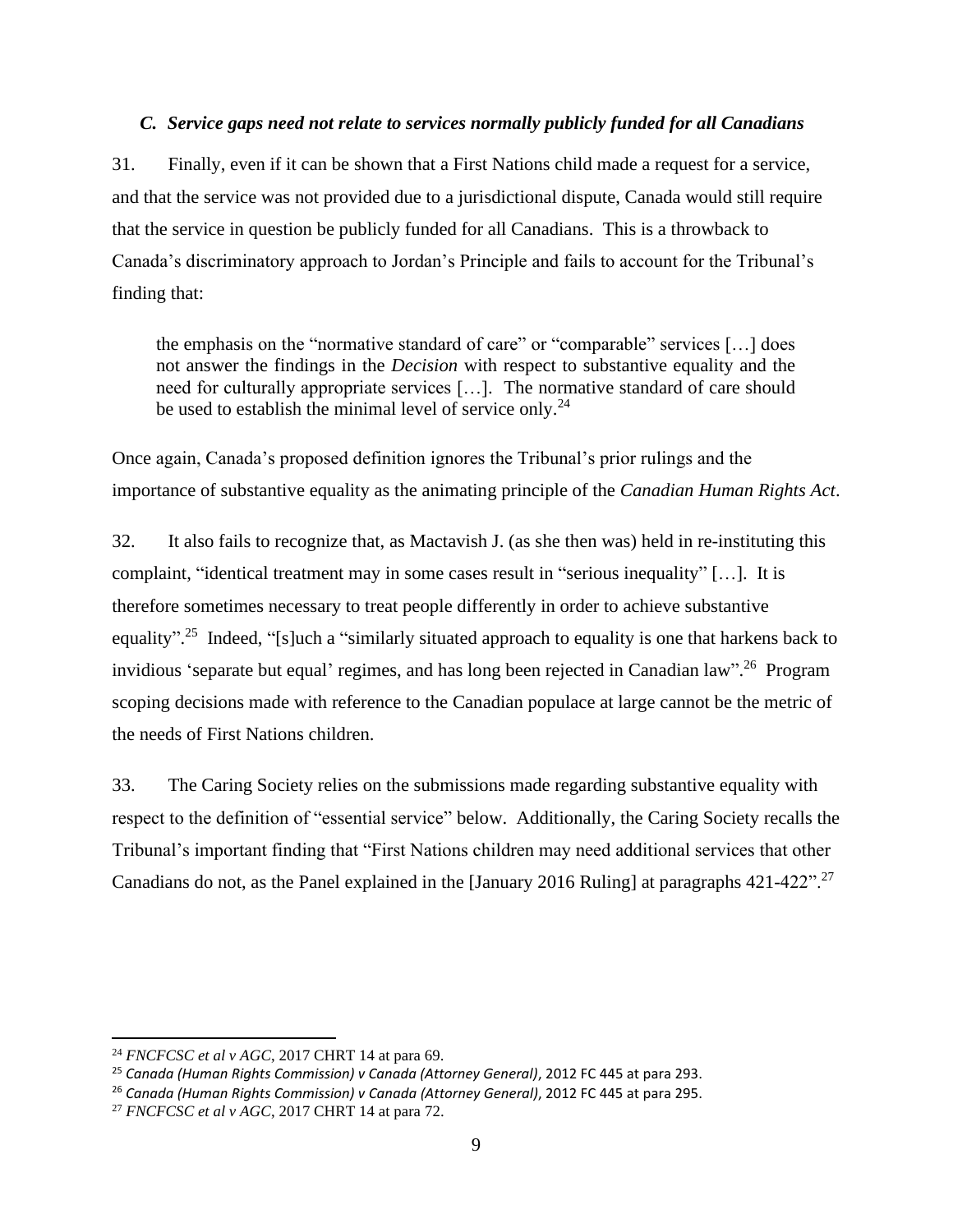# **III. The definition of a "Unreasonable Delay" for the purposes of Jordan's Principle compensation**

34. A claimant who can show that a request was not evaluated and determined by Canada within 12 hours (urgent cases) or 48 hours (all other cases) should benefit from a rebuttable presumption of unreasonable delay. This rebuttable presumption rests on the Tribunal's conclusion in its January 2016 Ruling that delays were built into Canada's response to Jordan's Principle, as well as its conclusion that Canada failed to develop a defined process for dealing with Jordan's Principle cases until 2017. As such, Canada should bear the onus of demonstrating that delay was reasonable where the 12- and 48-hour timelines for evaluating and determining service requests were exceeded.

35. In its September 2019 Ruling regarding compensation, the Tribunal recalled a case that embodies the tragic human consequences of Canada's unreasonable delay in providing services and products to children in need:

In another case, a child with Batten Disease, a fatal inherited disorder of the nervous system, had to wait sixteen months to obtain a hospital bed that could incline 30 degrees in order to alleviate the respiratory distress that resulted from her condition.<sup>28</sup>

36. Indeed, the Tribunal found as a fact in its January 2016 Ruling that delays were built into Canada's response to Jordan's Principle:

The 2009 and 2013 Memorandums of Understanding have delays inherently built into them by including a review of policy and programs, case conferencing and approvals from the Assistant Deputy Minister, before interim funding is even provided. It should be noted that the case conferencing approach was what was used in Jordan's case, sadly, without success.<sup>29</sup>

37. This conclusion was restated in the Tribunal's summary of its findings and orders made with respect to Jordan's Principle in its May 2017 Ruling:

In the *Decision*, this Panel found Canada's definition and implementation of Jordan's Principle to be narrow and inadequate, resulting in service gaps, delays and denials for

<sup>28</sup> *FNCFCSC et al v AGC*, 2019 CHRT 39 at para 224.

<sup>29</sup> *FNCFCSC et al v AGC*, 2016 CHRT 2 at para 379.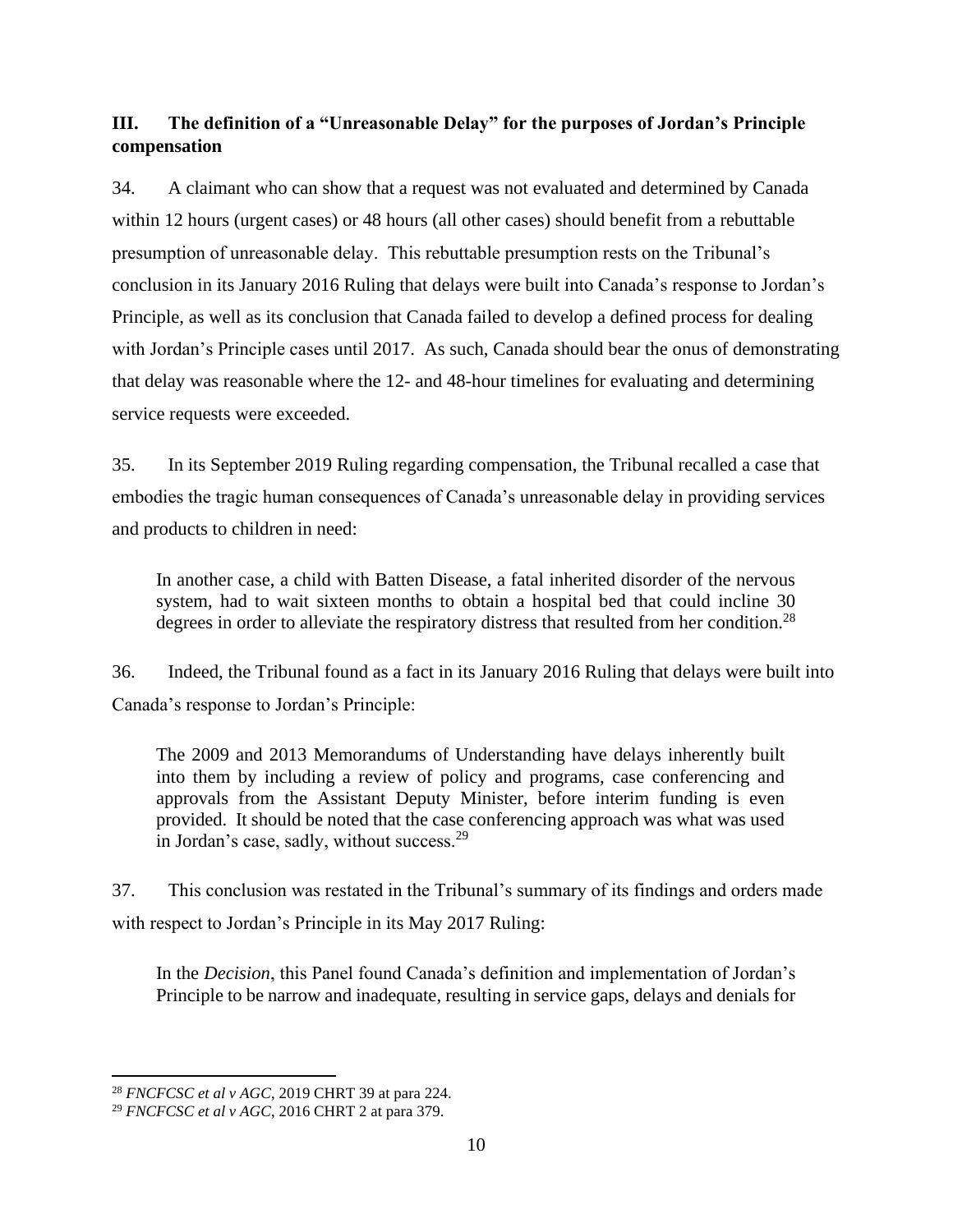First Nations children. Delays were inherently built into the process for dealing with potential Jordan's Principle cases."30

38. The Tribunal found that these problems were not cured by the January 2016 Ruling, as Canada's implementation of Jordan's Principle operated without timelines until sometime in February 2017:

While Canada has provided detailed timelines for how it is addressing Jordan's Principle requests, the evidence shows these processes were newly created shortly after Ms. Buckland's cross-examination. There is no indication that these timelines existed prior to February 2017. Rather, the evidence suggests a built-in delay was part of the process, as there was no clarity around what the process actually way.<sup>31</sup>

39. Given that Canada's system for considering Jordan's Principle cases was rife with builtin delays, claimants should not bear the onus of proving that their delay was unreasonable if it exceeded the 12- or 48-hour standards for evaluating and determining requests.

40. However, the Caring Society recognizes that not all delays in excess of 12-hours in urgent cases or 48-hours in non-urgent cases will be unreasonable. As such, the Caring Society suggests that the factors outlined in its proposed definition afford Canada with a fair opportunity to rebut the presumption of unreasonable delay by providing the Central Administrator with particular details related to the child's case. Much like the other processes laid out in the Compensation Process Framework, this mechanism's operation will be spelled out in further discussions between the Canada, the AFN and the Caring Society.

# **IV. The definition of an "Essential Service" for the purposes of Jordan's Principle compensation**

41. Canada has proposed a definition for "essential service" that is too narrow to capture the "worst case scenarios" of discrimination found by the Tribunal. Canada's definition unduly requires that an individual somehow was able to make a service request from the federal

<sup>30</sup> *FNCFCSC et al v AGC*, 2017 CHRT 15 at para 5.

<sup>31</sup> *FNCFCSC et al v AGC*, 2017 CHRT 14 at para 92.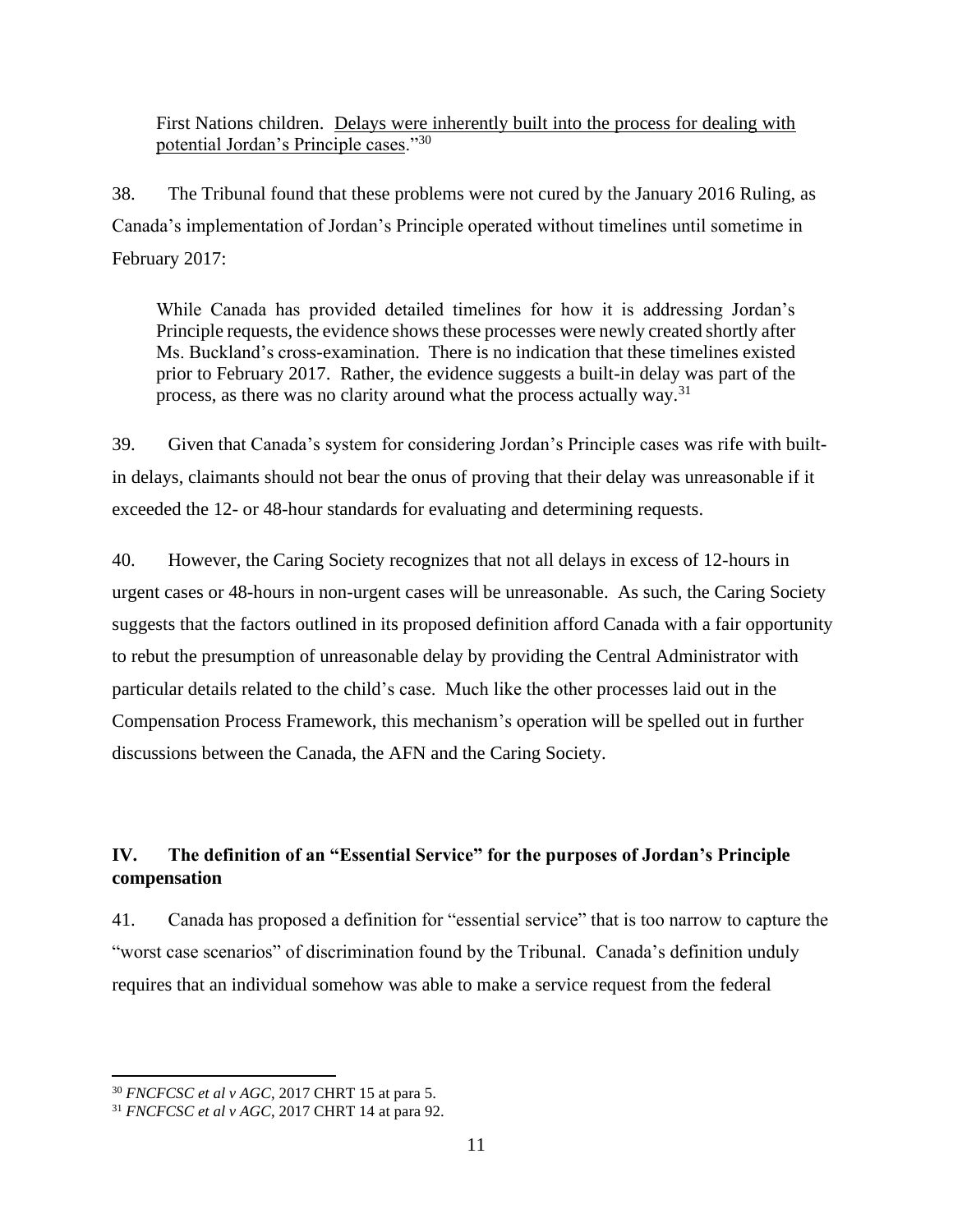government despite the fact that Canada was using a discriminatory approach to Jordan's Principle that effectively foreclosed such requests.

42. Canada also proposes to narrow "essential services" to consider only the safety and security of children, or their "ability to thrive". The Caring Society views safety and security as part of a child's best interests, but not limited thereto.

43. The Caring Society understands that Canada takes the position that the existence of a "request" having been made of the federal government is an important limitation that it would like to impose on compensation under the Tribunal's order. However, for the reasons outlined above in the Caring Society's submissions regarding "service gaps", this would not be appropriate due to Canada's discriminatory approach to Jordan's Principle having foreclosed those with need from coming forward.

44. In any event, the notion of a "request" is inherent in situations where an essential service was "denied" (as denials can only follow requests) or "unreasonably delayed" (as, once again, delays can only be calculated with respect to the time of the request). Accordingly, any requirement for a "request" should be dealt within relation to the definition of a "service gap", such that the matter of a request need not be dealt with when defining the words "essential service". Services are essential, whether requested or not.

45. As noted above, Canada's definition of "essential service" also limits the eligible range of services, supports or products to those "necessary for the safety and security of the child, the interruption of which would adversely impact the child's ability to thrive, the child's health, or the child's personal safety."<sup>32</sup> However, this definition appears to roll back Jordan's Principle to Canada's definition in place from July 5, 2016 to May 26, 2017, which focused on disabilities and critical needs for health and social supports. The Tribunal ruled that that definition was discriminatory in the May 2017 Ruling, confirmed with amendments approved by the Tribunal following the consent of the parties in 2017 CHRT 35. Canada discontinued its judicial review of the May 2017 Ruling on November 30, 2017.

<sup>32</sup> Canada's April 28, 2020 definition of "Essential service".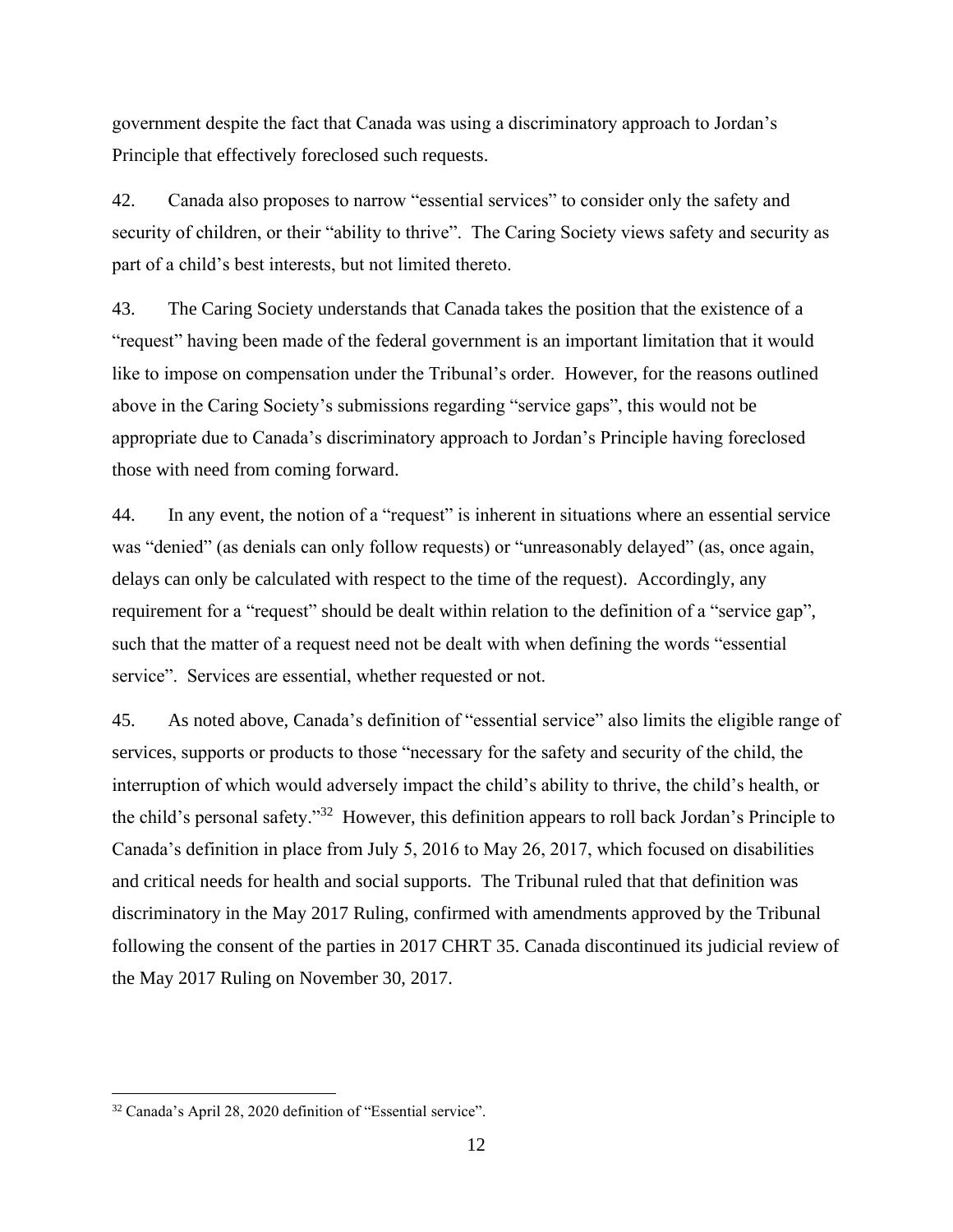46. Jordan's Principle is designed to ensure substantive equality to First Nations children.<sup>33</sup> In keeping with the purpose of the *Canadian Human Rights Act*, Jordan's Principle is a particular tool to provide First Nations children "an opportunity equal with other individuals to make for themselves the lives that they are able and wish to have and to have their needs accommodated, consistent with their duties and obligations as members of society, without being hindered in or prevented from doing so by discriminatory practices".<sup>34</sup>

47. The Tribunal provided a very clear metric of the importance of substantive equality to this analysis in its January 2016 Ruling. Speaking in the context of the FNCFS Program, the Tribunal said that Canada "is obliged to ensure that its involvement […] does not perpetuate the historical disadvantage endured by Aboriginal peoples. If AANDC's conduct widens the gap between First Nations and the rest of Canadian society rather than narrowing it, then it is discriminatory".<sup>35</sup> This is the harm that the Tribunal has sought to eradicate through its remedial orders. It is also the harm that should be compensated. As the Tribunal held in its September 2019 Ruling:

[…] the Tribunal's orders are aimed at improving the lives of First Nations children and that the First Nations children and Families are the ones who suffer from the discrimination. The Tribunal made findings of systemic racial discrimination and agrees this case is a case of systemic racial discrimination. The Panel also made numerous findings of adverse impacts toward First Nations children and families, adverse impacts that cause serious harm and suffering to the children the two are interconnected. While a finding of discrimination and of adverse impacts may not always lead to findings of pain and suffering, in these proceedings it is clearly the case. A review of the 2016 CHRT 2 and subsequent rulings demonstrates this. There is no reason not to accept that both coexist in this case. The individual rights that were infringed upon by systemic racial discrimination warrant remedies alongside systemic reform already ordered by the Tribunal [references omitted].<sup>36</sup>

48. As such, the metric of an "essential service" should be whether the service in question was necessary to ensure substantive equality in the provision of services, products and/or supports to the First Nations child. Effectively, wilful and reckless conduct that widened the gap between First Nations children and the rest of Canadian society and caused pain and suffering

<sup>33</sup> *FNCFCSC et al v AGC*, 2017 CHRT 14 at paras 69-75.

<sup>34</sup> *Canadian Human Rights Act*, R.S.C. 1985, c. H-6, s. 2. See also *FNCFCSC et al v AGC*, 2016 CHRT 2 at paras 399-404.

<sup>35</sup> *FNCFCSC et al v AGC*, 2016 CHRT 2 at para 403.

<sup>36</sup> *FNCFCSC et al v AGC*, 2019 CHRT 39 at para 154.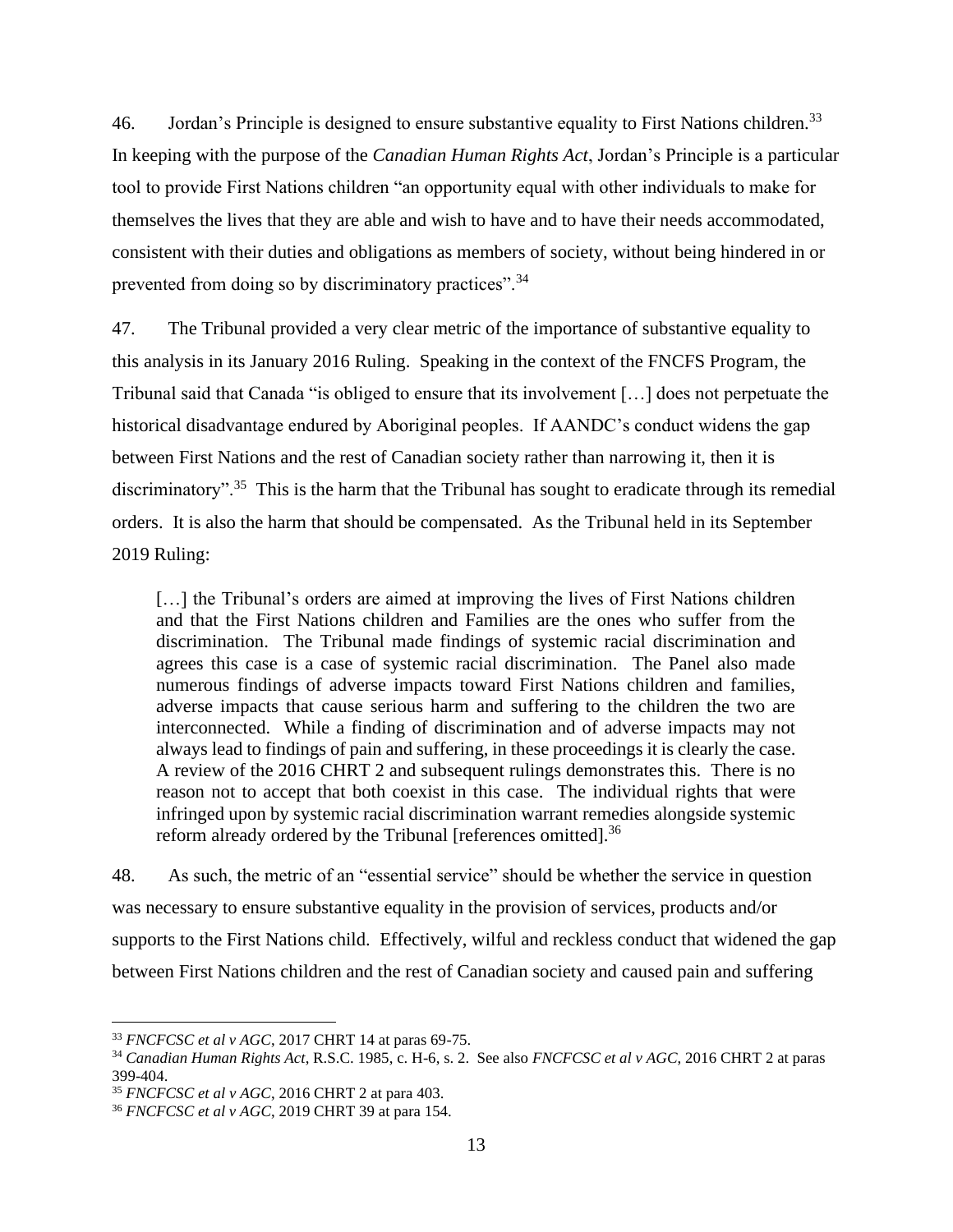should be compensable whenever it occurred, and not only when it had an adverse impact on the health or safety of a First Nations child.

49. Canada ought not be permitted to shield itself from compensation for its discriminatory conduct by recirculating arguments that the Tribunal has already rejected.

### **V. Compensation for victims of Jordan's Principle discrimination prior to December 12, 2007, including to the estates of Jordan River Anderson and his mother**

50. Etched in Jordan River Anderson's memorial stone at the cemetery at Norway House Cree Nation are the phrases "Jordan River Anderson… founder of Jordan's Principle" and "A sad loss for Norway House who never had the chance to know him."<sup>37</sup> Canada's decision not to pay for the at-home services Jordan needed meant that he never left the hospital and he only went to Norway House after he passed. His family and community wanted to ensure no other child suffered unnecessarily like Jordan did and that no other First Nations family had to fight with the Canadian government to get the services their child needed when they needed them. The pain and suffering experienced by Jordan and his family cannot be questioned. The strength and resilience the Anderson Family has shown in championing substantively equality in the provision of services and products to First Nations children over the past fifteen years is a legacy that will echo for generations to come.

51. Jordan passed away on February 2, 2005 and his mother passed away on December 20, 2005. The Caring Society and the AFN filed the complaint in February 2007. However, there is ample evidence in the record before the Tribunal regarding Jordan's circumstances and those of his family. Additionally, Canada's public communications around Jordan's Principle make it clear that the federal government sees the denials, delays and gaps Jordan faced as being a "worst case scenario" of discrimination. Regardless of any legislative authority, Tribunal order, or court order, Canada should pay at least \$40,000 in compensation to each of Jordan's and his mother's estates and to his father as an act of reconciliation. The Caring Society would further encourage Canada to consider compensating Jordan's surviving siblings, who also experienced pain and suffering as a result of Canada's discriminatory conduct towards Jordan.

<sup>37</sup> Affidavit of Cindy Blackstock affirmed April 30, 2020 at para 9.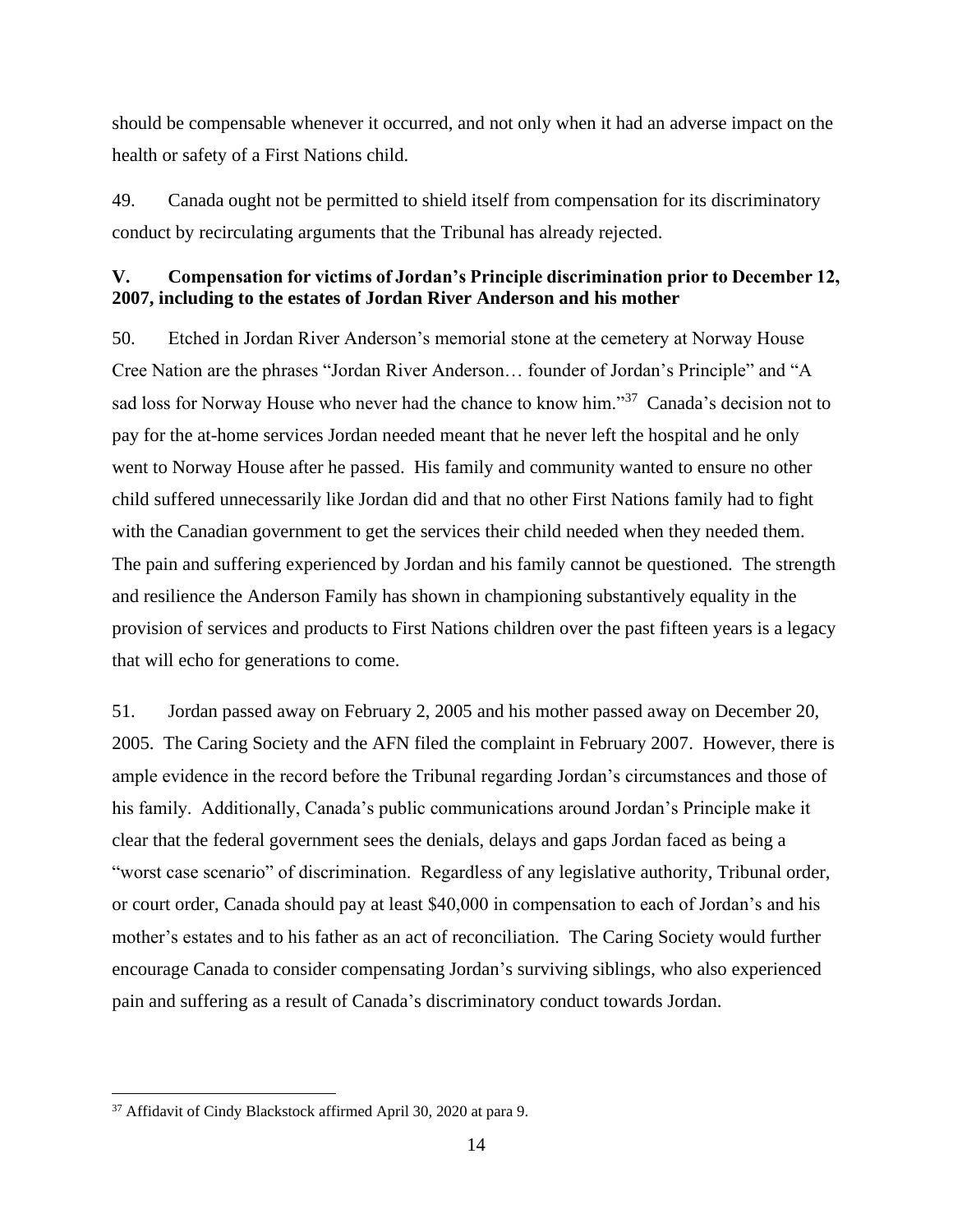52. The Tribunal also raised questions with respect to compensation related to Canada's discriminatory definition and approach to Jordan's Principle prior to December 12, 2007.

53. In paragraph 27 of its April 3, 2019 submission, the Caring Society submitted "that from the moment that the House of Commons unanimously passed Motion 296, Canada knew that failing to implement Jordan's Principle would cause harm and adverse impacts for First Nations children."<sup>38</sup> In *Pictou Landing Band Council v Canada (Attorney General)*, Justice Mandamin also noted both the House of Commons' unanimous approval of Jordan's Principle alongside the federal government's undertaking to implement it in his ruling.<sup>39</sup> As such, December 12, 2007 is the last possible day on which there could be any doubt as to the federal government's acknowledgment that it had obligations pursuant to Jordan's Principle.

54. However, as the Caring Society outlined at paragraph 29 of its April 3, 2019 submission, the Tribunal made findings in its January 2016 ruling that "demonstrate that Canada had long known that First Nations children and families were suffering the effects of discrimination owing to its failure to implement Jordan's Principle",<sup>40</sup> including preceding December 12, 2007, such as the *Wen:De* reports and the 2007 Evaluation of the FNCFS Program.<sup>41</sup>

55. There is no question that, as an act of reconciliation, Canada should make payments to the estates of all First Nations children who passed away between January 1, 2006 and December 11, 2007 in circumstances linked to Canada's failure to implement Jordan's Principle, as well as their parents (or caregiving grandparents).

56. Given Canada's persistence with its judicial review of the Compensation Entitlement Order and their lack of agreement to extending eligibility for Jordan's Principle compensation back to January 1, 2006, the Caring Society fears that, if the eligibility range is changed at this point, Canada may allege procedural unfairness or substantive unreasonableness in the Federal Court proceedings that will follow the finalization of the Tribunal's order on compensation.

<sup>38</sup> Caring Society April 3, 2019 written submissions regarding compensation at para 27.

<sup>39</sup> *Pictou Landing Band Council v Canada (Attorney General)*, 2013 FC 342 at paras 82-83, 106 and 111.

<sup>&</sup>lt;sup>40</sup> Caring Society April 3, 2019 written submissions regarding compensation at para 29.

<sup>41</sup> *FNCFCSC et al v AGC*, 2016 CHRT 2 at paras 362-363 (re Wen:De) and 374 (re 2007 Evaluation of the FNCFS Program). See also the National Policy Review, found in Volume 1 of the Commission's Book of Documents from the hearing on the merits, at Tab 3.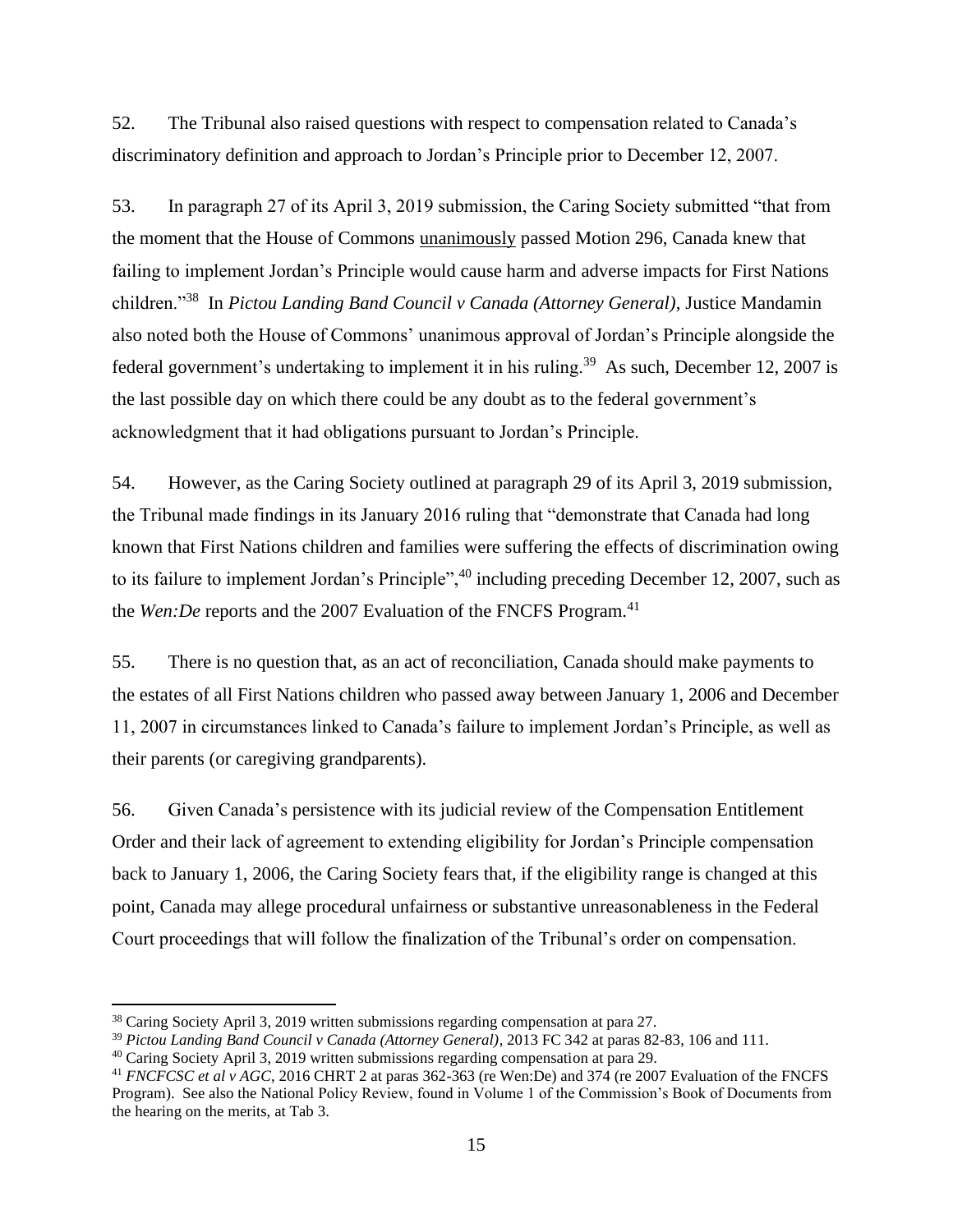57. Accordingly, in the circumstances, the Caring Society is left to urge Canada to make payments to the estates of children who died in circumstances linked to Canada's failure to implement Jordan's Principle between January 1, 2006 and December 11, 2007 as acts of reconciliation.

**All of which is respectfully submitted this 30th day of April, 2020.**

 $\sim$  and  $\sim$ 

**David P. Taylor Sarah Clarke**

**Counsel for the Caring Society**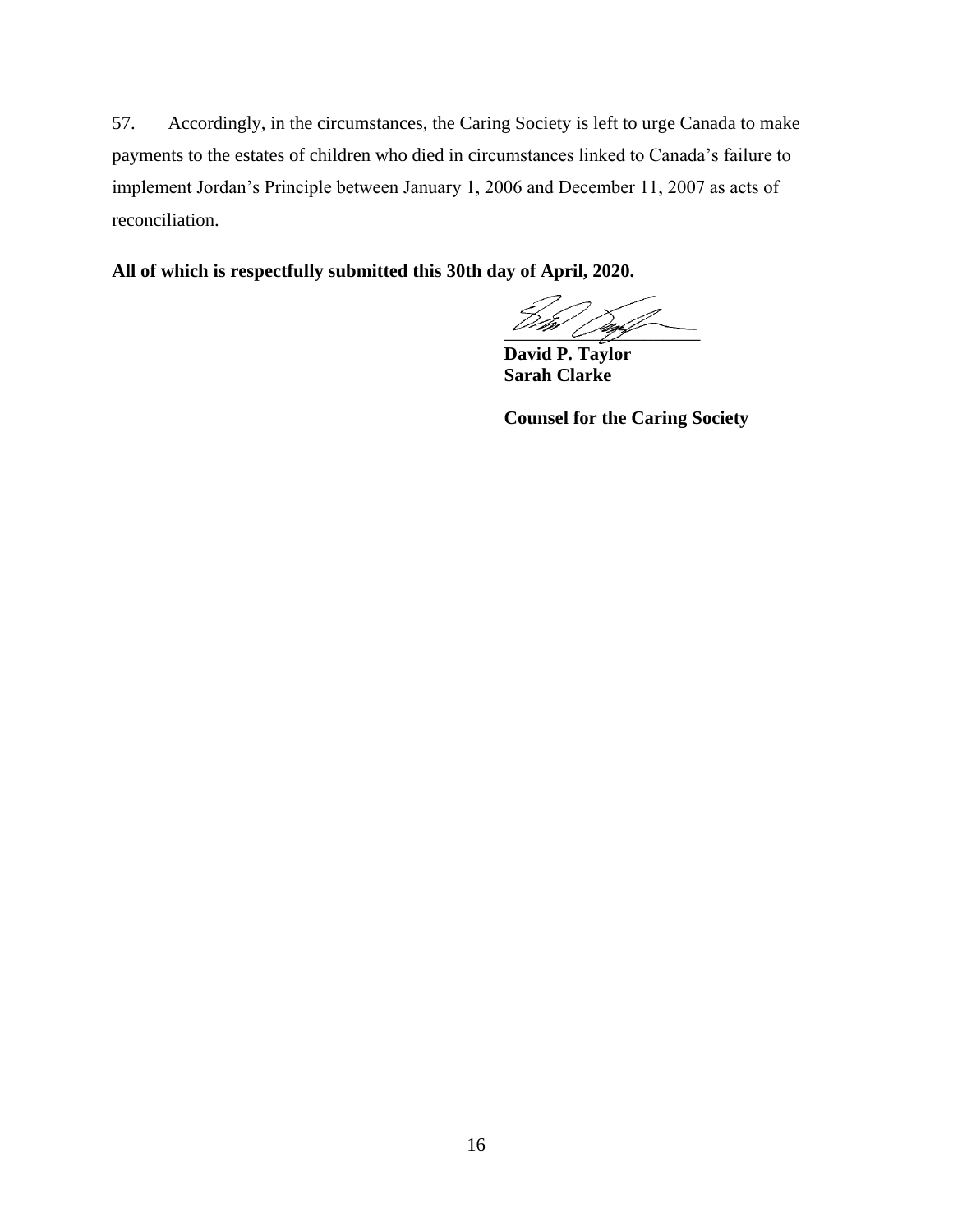# **Annex A – Caring Society Markup of Canada's definitions**

#### **Definitions<sup>42</sup>**

"Essential service" is a support, product or service that was:

- requested from the federal government;
- necessary to ensure substantive equality in the provision of services, products and/or supports to the child for the safety and security of the child, the interruption of which would adversely impact the child's ability to thrive, the child's health, or the child's personal safety.

In considering what is essential for each child, the focus will remain on the principles of substantive equality (taking into account historical disadvantage, geographic circumstances, and the need for culturally appropriate services, products and/or supports) and the best interests of the child will be considered to ensure that the focus is on the individual child.

"Service gap" is a situation where a child requestedneeded a service that

- was not provided because of a dispute between jurisdictions or departments as to who should pay;
- would normally have been publicly funded for any child in Canadawas necessary to ensure substantive equality in the provision of services, products and/or supports to the child;
- was recommended by a professional with expertise directly related to the service need;

but the child's needs were not met did not receive the service-due to the federal government's narrowdiscriminatory definition of and approach to Jordan's Principle.

For greater certainty, the narrow discriminatory definitions and approach employed by the federal government demanded satisfaction of all of the following criteria during the following time periods:

a) Between December 12, 2007 and July 4, 2016

 $42$  These definitions are intended to provide guidance for applying paragraphs 250 and 251 of the CHRT's ruling on compensation, 2019 CHRT 39, which deal with compensating individuals under Jordan's Principle.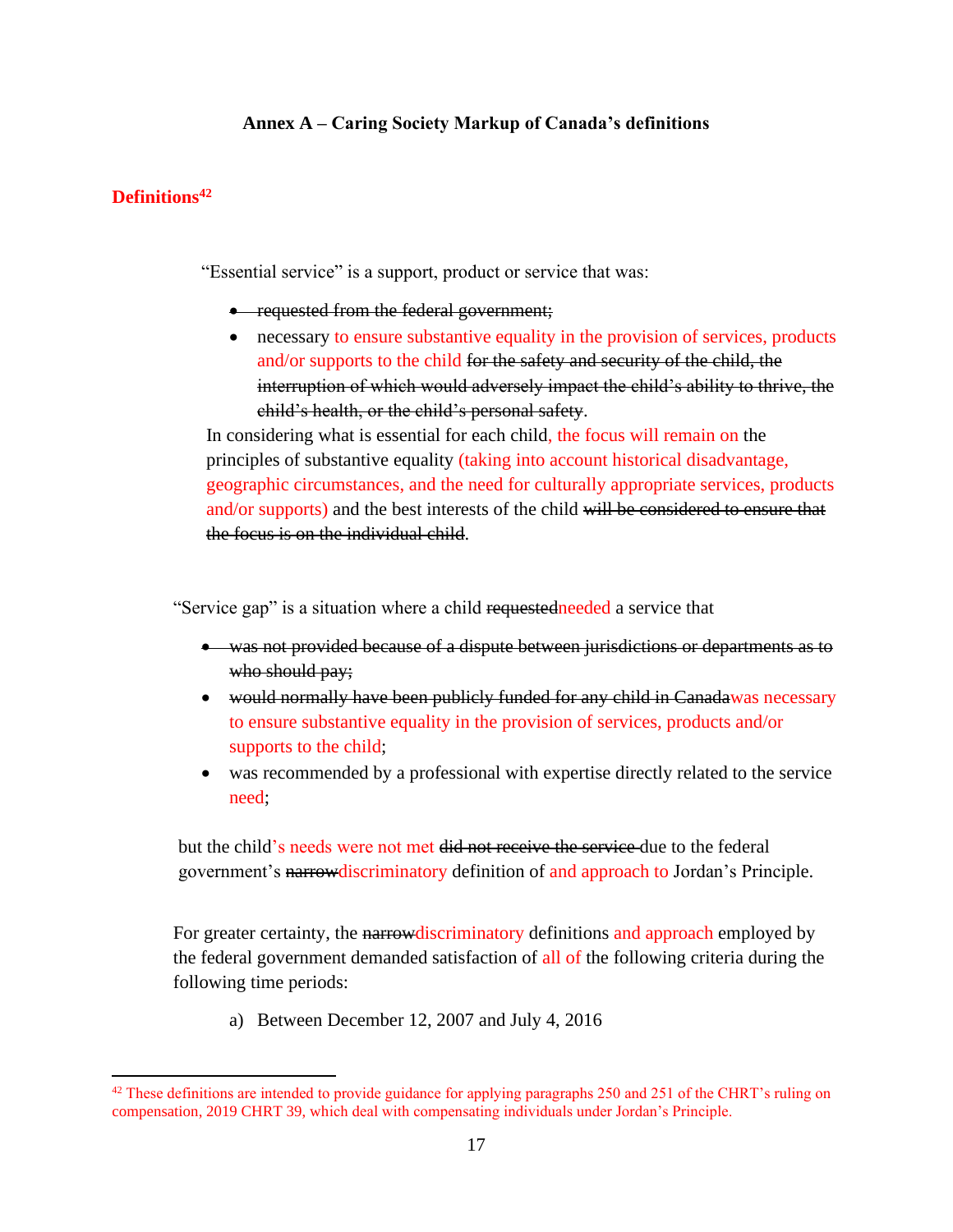- A child registered as an Indian per the *Indian Act* or eligible to be registered and resident on reserve;
- Child with multiple disabilities requiring multiple service providers;
- Limited to health and social services:
- A jurisdictional dispute existed involving different levels of government (disputes between federal government departments and agencies were excluded);
- The case must be confirmed to be a Jordan's Principle case by both the federal and provincial Deputy Ministers); and
- The service had to be consistent with normative standards
- b) Between July 5, 2016 and November 2, 2017
	- A child registered as an Indian per the *Indian Act* or eligible to be registered and resident on reserve (July 5, 2016 to September 14, 2016);
	- The child had a disability or critical short- term illness (July 5, 2016 to May 26, 2017);
	- The service was limited to health and social services (July 5, 2016 to May 26, 2017).

"Unreasonable delay" is informed by will be presumed where a request was not determined within 12 hours for an urgent case, or 48 hours for other cases. Canada may rebut the presumption of unreasonable delay in any given case with reference to the following list of contextual factors, none of which is exclusively determinative:

- the nature of the product, support and/or service sought;
- the reason for the delay;
- the potential offor the delay to adversely impact the child's needs;
- whether the child's need was addressed by a different service, product and/or support of equal or greater quality, duration and quantity, otherwise provided in a reasonable time;
- the normative rangesstandards for providing the eategory or mode of support, product and/or services across Canada by provinces and territories, that were in force at the time of the child's need; and
- the timelines established on November 2, 2017 by the CHRT<sup>43</sup> for Canada to determine requests under Jordan's Principle: 12 hours for urgent cases, 48 hours for other cases.

As part of the Guide, the parties will agree on a process for Canada to provide the Central Administrator with information on the factors noted above in order to rebut the presumption.

<sup>43</sup> See the decision of the CHRT in 2017 CHRT 35.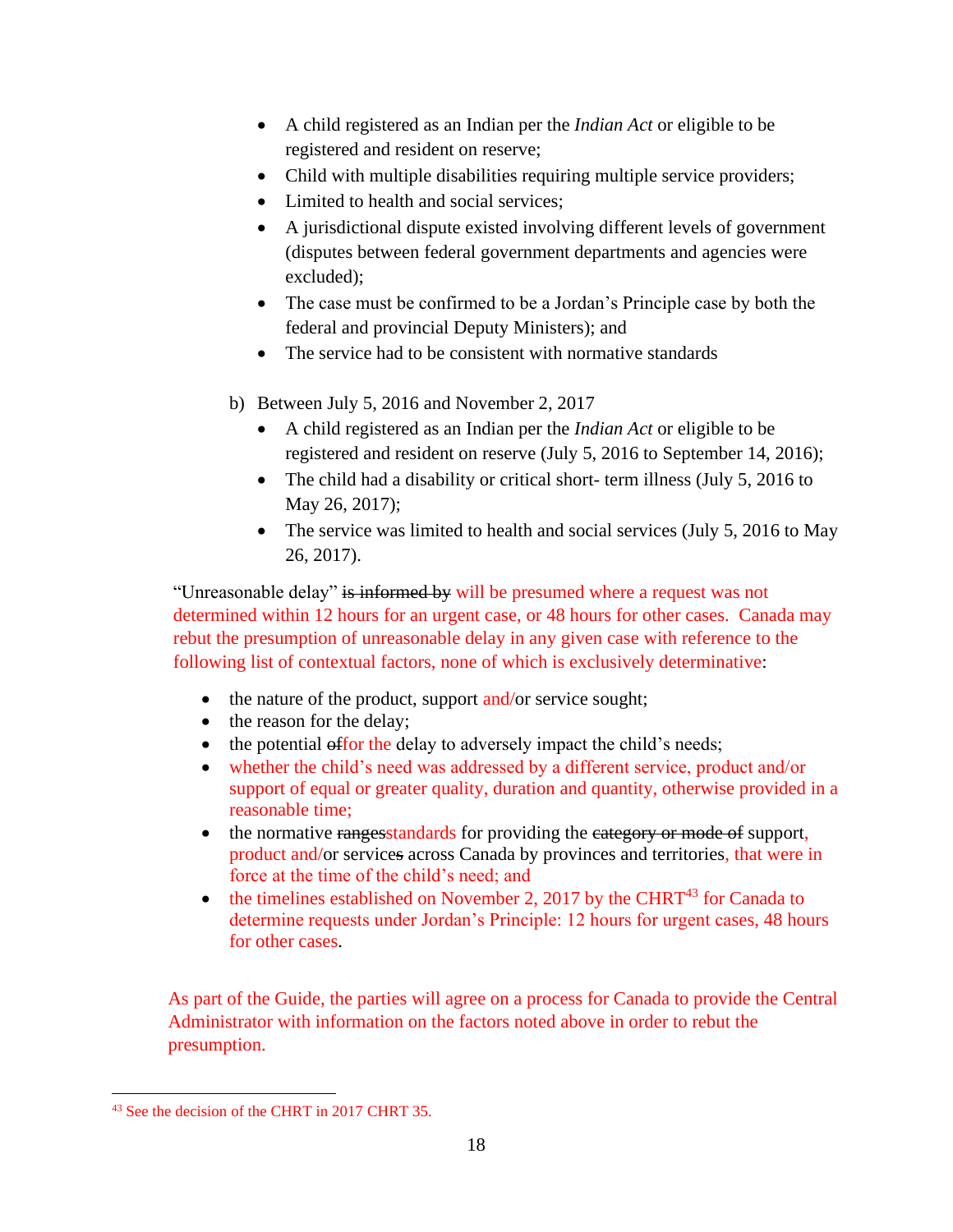# **General Principles**

1. For greater certainty, where a child was in palliative care with a terminal illness, and a professional with relevant expertise recommended a service, support and/or product to safeguard the child's best interests that was not provided through Jordan's Principle or another federal program, delay resulting from administrative procedures or jurisdictional dispute will be considered unreasonable.

2. Seeing as the principle of substantive equality involves consideration of a First Nations child's needs and circumstances in relation to cultural, linguistic, historical and geographic factors, Canada will provide the Central Administrator with access to the information its possession regarding the historical and socio-economic circumstances of First Nations communities. The Central Administrator will make use of the information to inform the determination of what was an "essential service", a "service gap" or "unreasonable delay".

3. Individual claims are required in all cases, even where more than one child in a community faced similar unmet needs due to the lack of access to the same or similar essential services.

4. [**Only if a specific request is required to meet the definition of a "service gap"**] Working together with Canada and the network of professionals with which ISC has relationships and relying on the evidence before the Tribunal (e.g. CHRC Tabs 78 and 302), the Central Administrator will compile a "service gap list" of communities for which specific requests for services, supports and/or products were made of Indian Northern Affairs Canada / Aboriginal Affairs and Northern Development Canada / Health Canada / Indigenous Services Canada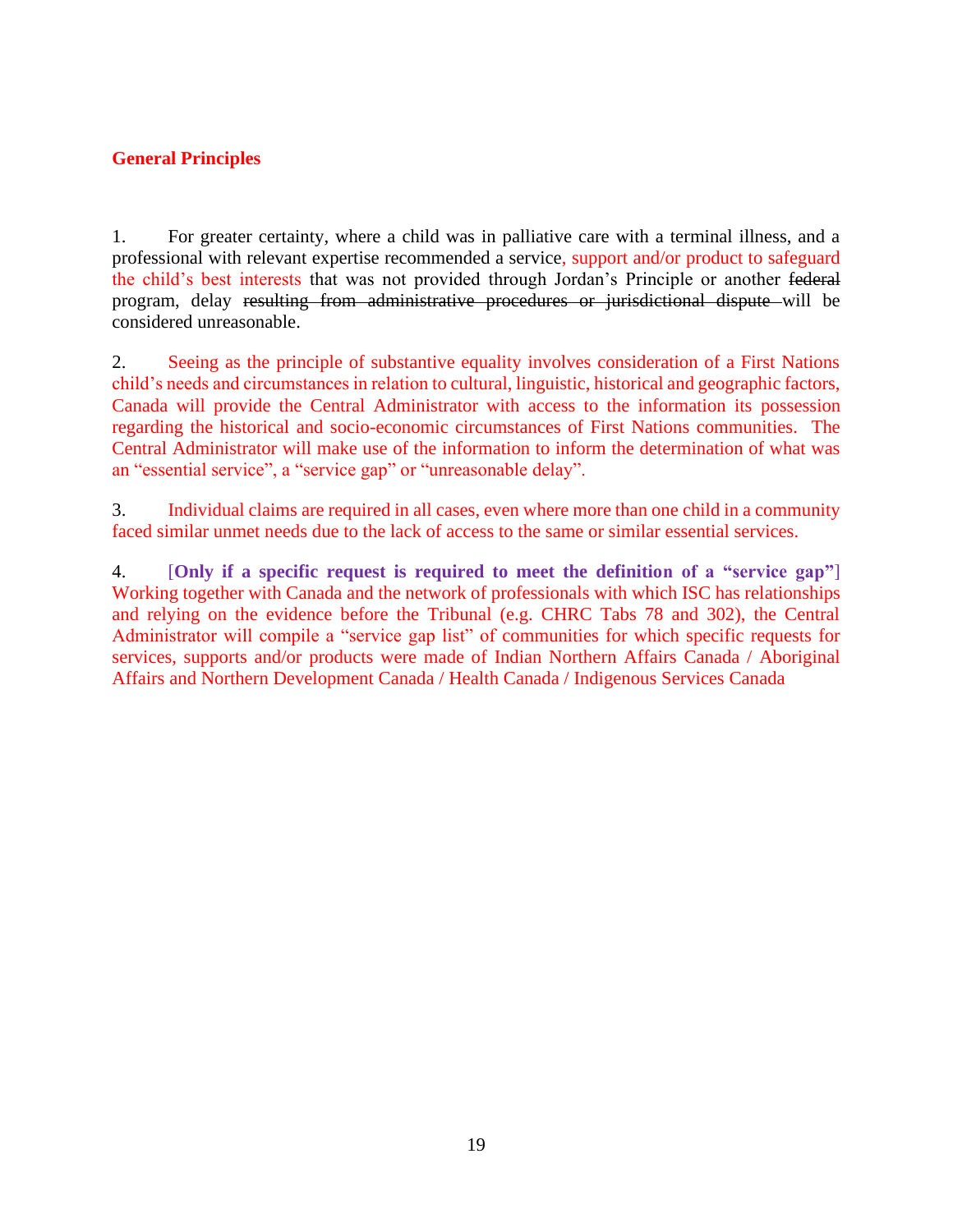# **Annex B – Clean version of Caring Society's definitions (with essential services schedule)**

# **Definitions<sup>44</sup>**

"Essential service" is a support, product or service that was:

• necessary to ensure substantive equality in the provision of services, products and/or supports to the child.

In considering what is essential for each child, the focus will remain on the principles of substantive equality (taking into account historical disadvantage, geographic circumstances, and the need for culturally appropriate services, products and/or supports) and the best interests of the child.

"Service gap" is a situation where a child needed a service that

- was necessary to ensure substantive equality in the provision of services, products and/or supports to the child;
- was recommended by a professional with expertise directly related to the service need;

but the child's needs were not met due to the federal government's discriminatory definition of and approach to Jordan's Principle.

For greater certainty, the discriminatory definitions and approach employed by the federal government demanded satisfaction of all of the following criteria during the following time periods:

- c) Between December 12, 2007 and July 4, 2016
	- A child registered as an Indian per the *Indian Act* or eligible to be registered and resident on reserve;
	- Child with multiple disabilities requiring multiple service providers;
	- Limited to health and social services;
	- A jurisdictional dispute existed involving different levels of government (disputes between federal government departments and agencies were excluded);

<sup>&</sup>lt;sup>44</sup> These definitions are intended to provide guidance for applying paragraphs 250 and 251 of the CHRT's ruling on compensation, 2019 CHRT 39, which deal with compensating individuals under Jordan's Principle.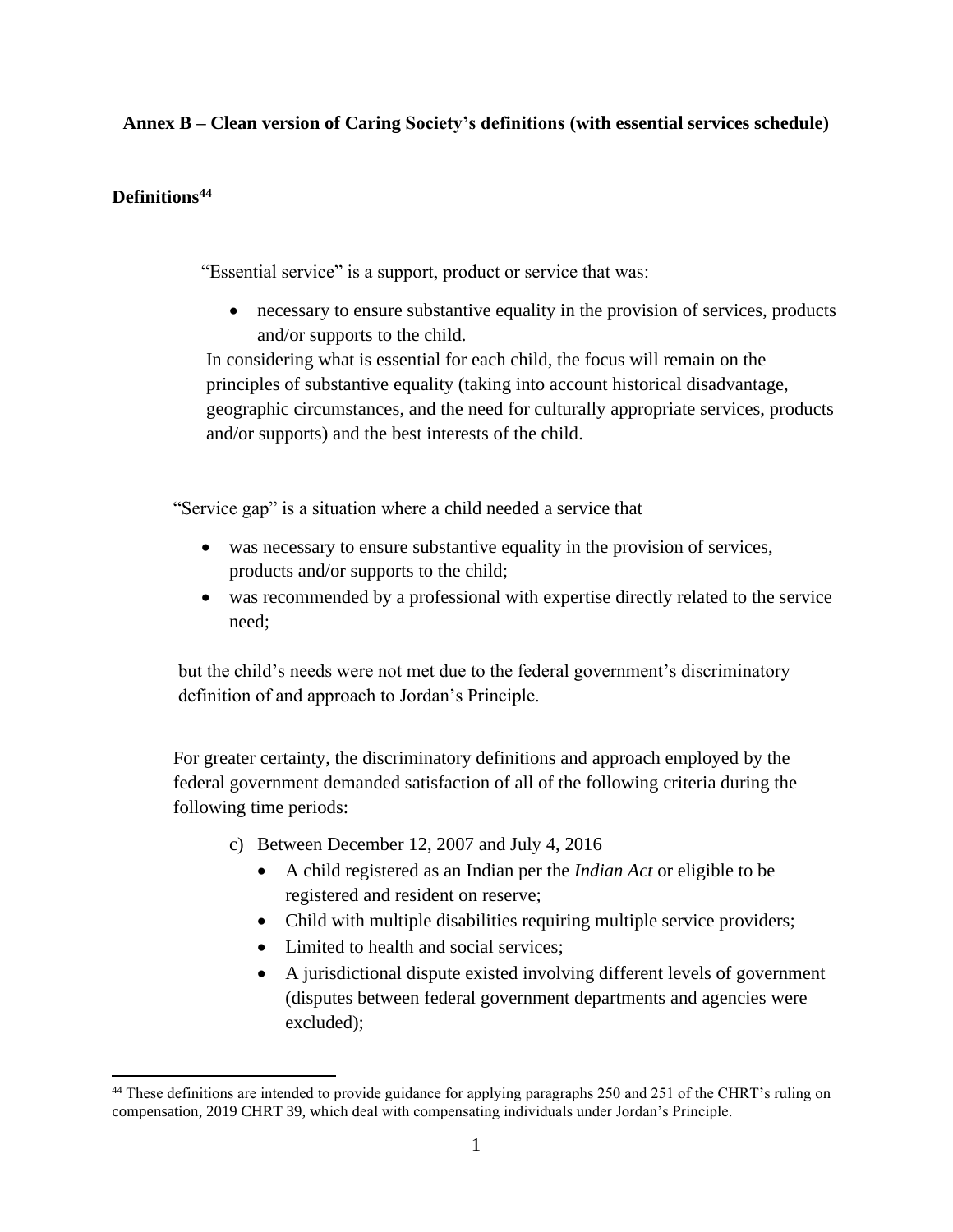- The case must be confirmed to be a Jordan's Principle case by both the federal and provincial Deputy Ministers); and
- The service had to be consistent with normative standards
- d) Between July 5, 2016 and November 2, 2017
	- A child registered as an Indian per the *Indian Act* or eligible to be registered and resident on reserve (July 5, 2016 to September 14, 2016);
	- The child had a disability or critical short- term illness (July 5, 2016 to May 26, 2017);
	- The service was limited to health and social services (July 5, 2016 to May 26, 2017).

"Unreasonable delay" will be presumed where a request was not determined within 12 hours for an urgent case, or 48 hours for other cases. Canada may rebut the presumption of unreasonable delay in any given case with reference to the following list of contextual factors, none of which is exclusively determinative:

- the nature of the product, support and/or service sought;
- the reason for the delay;
- the potential for the delay to adversely impact the child's needs;
- whether the child's need was addressed by a different service, product and/or support of equal or greater quality, duration and quantity, otherwise provided in a reasonable time;
- the normative standards for providing the eategory or mode of support, product and/or services across Canada by provinces and territories, that were in force at the time of the child's need; and
- the timelines established on November 2, 2017 by the CHRT<sup>45</sup> for Canada to determine requests under Jordan's Principle: 12 hours for urgent cases, 48 hours for other cases.

As part of the Guide, the parties will agree on a process for Canada to provide the Central Administrator with information on the factors noted above in order to rebut the presumption.

# **General Principles**

1. For greater certainty, where a child was in palliative care with a terminal illness, and a professional with relevant expertise recommended a service, support and/or product to safeguard

<sup>45</sup> See the decision of the CHRT in 2017 CHRT 35.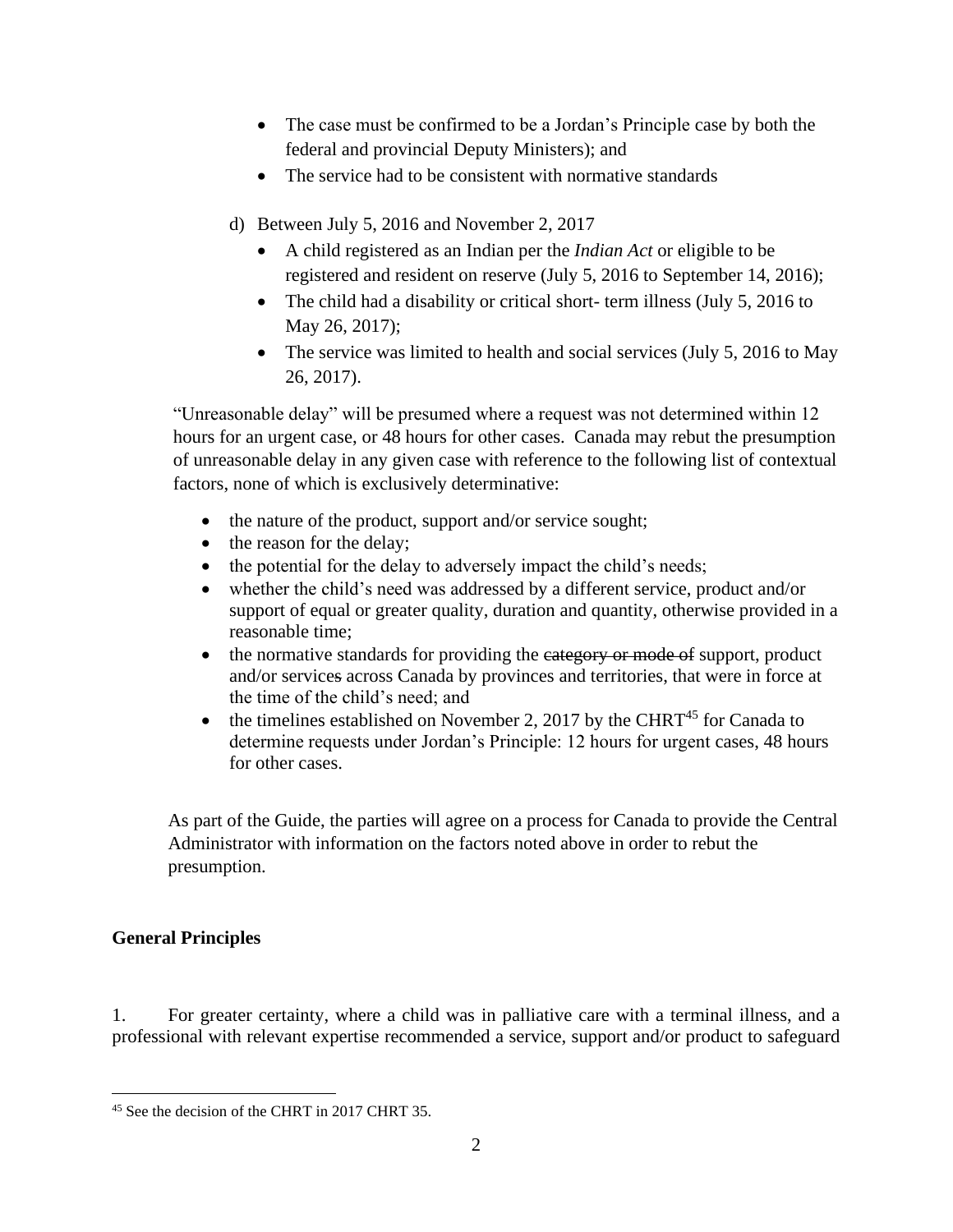the child's best interests that was not provided through Jordan's Principle or another program, delay will be considered unreasonable.

2. Seeing as the principle of substantive equality involves consideration of a First Nations child's needs and circumstances in relation to cultural, linguistic, historical and geographic factors, Canada will provide the Central Administrator with access to the information its possession regarding the historical and socio-economic circumstances of First Nations communities. The Central Administrator will make use of the information to inform the determination of what was an "essential service", a "service gap" or "unreasonable delay".

3. Individual claims are required in all cases, even where more than one child in a community faced similar unmet needs due to the lack of access to the same or similar essential services.

4. [**Only if a specific request is required to meet the definition of a "service gap"**] Working together with Canada and the network of professionals with which ISC has relationships and relying on the evidence before the Tribunal (e.g. CHRC Tabs 78 and 302), the Central Administrator will compile a "service gap list" of communities for which specific requests for services, supports and/or products were made of Indian Northern Affairs Canada / Aboriginal Affairs and Northern Development Canada / Health Canada / Indigenous Services Canada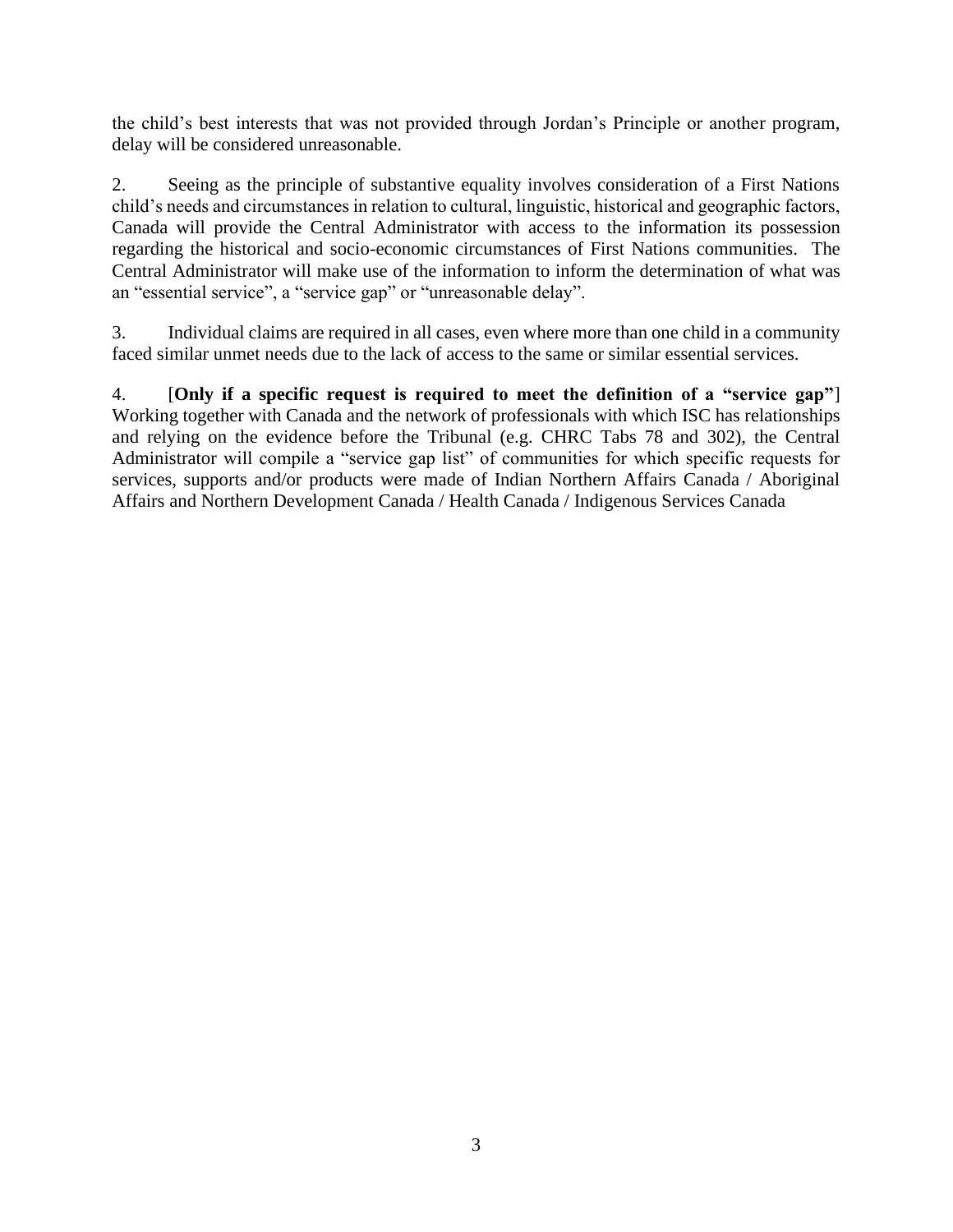# **Schedule A to Caring Society Definitions -- List of Potential Essential Services**

The list below is intended for guidance only. Other services may be essential where they meet the definition above. For those services on the list, whether they were "essential" depends on the circumstances of the child's case.

| <b>1. ALLIED HEALTH</b>                                                                      |
|----------------------------------------------------------------------------------------------|
| Assessments and screenings by allied health professionals                                    |
| Services provided by allied health professionals including: (i) occupational therapy; (ii)   |
| speech language pathologists; (iii) physiotherapists; iv) audiologists; v) optometrists; vi) |
| special needs education teachers; and vi) health and social infant and early childhood       |
| development registered professionals.                                                        |
| Therapy reviewed and monitored by a health care service professional<br><sub>or</sub>        |
| paraprofessional under the guidance and direction of an allied health professional (e.g. a   |
| physiotherapist assistant or nurse providing daily support to implement a program            |
| outlined by a physiotherapist or physician)                                                  |
| 2. EDUCATION                                                                                 |
| Assistive educational technologies and electronics including hardware, software, apps        |
| and required protective cases as a component of a behavioural or cognitive assessment        |
| or individualized learning plan                                                              |
| Psycho-educational assessments                                                               |
| Tutoring Services, educative technologies and learning resources that are part of a          |
| cognitive assessment or individualized learning plan                                         |
| First Nations language lessons if not available within the community and recommended         |
| by a professional as part of an individualized learning plan                                 |
| <b>3. INFRASTRUCTURE</b>                                                                     |
| <b>Adaptive Furniture</b>                                                                    |
| Enhanced home or transportation-related security and safety equipment/systems,               |
| including car seats                                                                          |
| 4. MEDICAL EQUIPMENT AND SUPPLIES.                                                           |
| Environmental Aids, including lifts and transfer aids and professional installation thereof  |
| Mobility aids, includes standing and positioning aids and wheelchairs                        |
| <b>Hospital Beds</b>                                                                         |
| Assistive technologies based on individual assessed needs                                    |
| Medical equipment related to diagnosed illnesses (e.g., percussion vests, oxygen, insulin    |
| pumps)                                                                                       |
| 5. MEDICAL TRANSPORTATION                                                                    |
| Travel costs (transportation, meals, accommodation) related to access to essential           |
| services, supports or products where the lack of transportation prevented access to the      |
| recommended service (i.e. remote/isolated, semi-isolated communities, or where travel        |
| is otherwise required to access the essential service)                                       |
| Escort travel where needed to meet the best interests of the child                           |
| <b>6. MEDICATIONS/NUTRITIONAL SUPPLEMENTS</b>                                                |
| Prescription medications                                                                     |
| Infant Formula as part of an individualized health assessment and for the interim period     |
| while waiting for the individualized health assessment                                       |